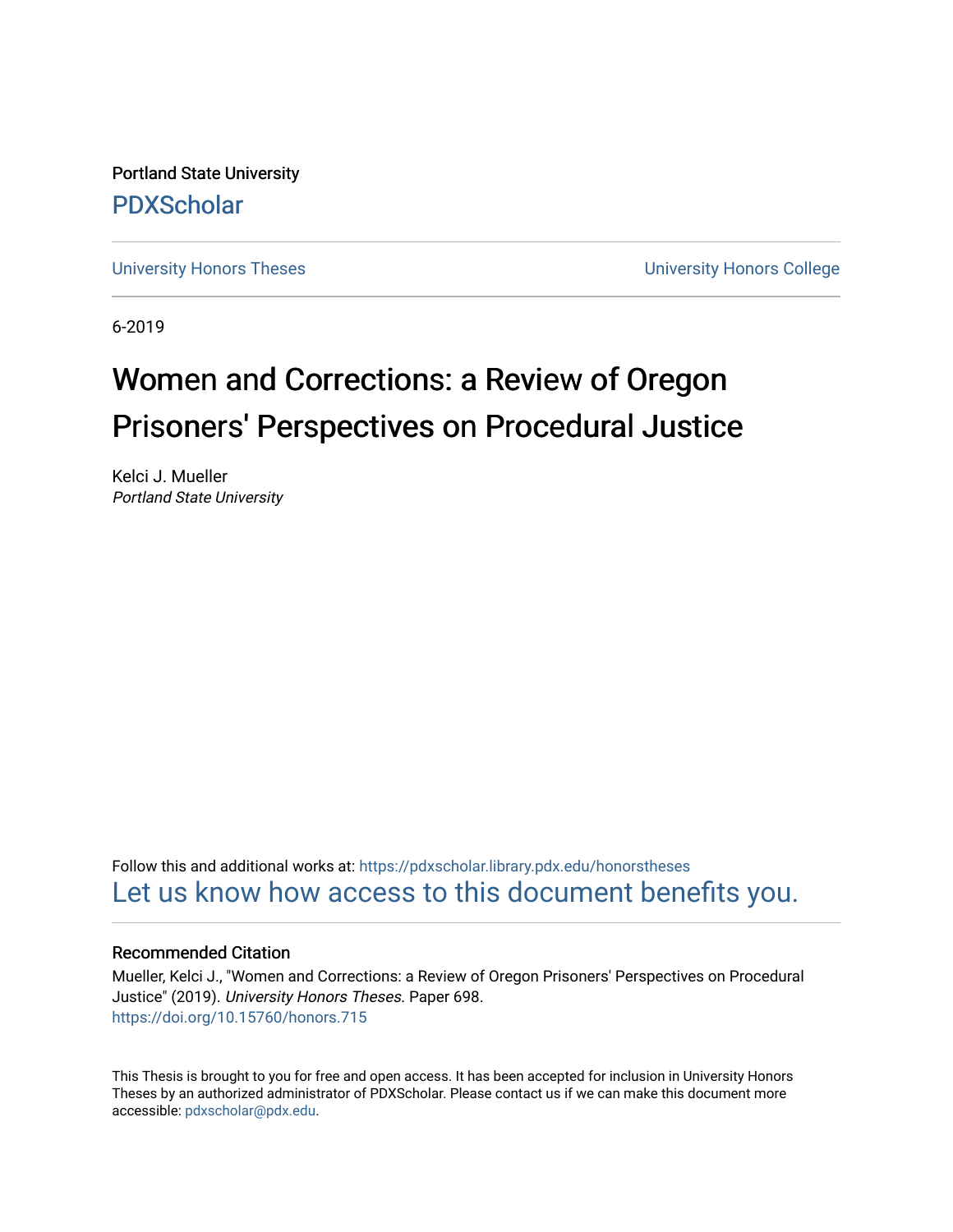# Running head: WOMEN PRISONERS AND PROCEDURAL JUSTICE

# Women and Corrections:

A Review of Oregon Prisoners' Perspectives on Procedural Justice

By

# Kelci Mueller

An undergraduate honors thesis submitted in partial fulfillment of the

requirements for degree of

Bachelor of Arts

in

University Honors

and

Criminology & Criminal Justice

Thesis Advisor

Mark Leymon

Portland State University

2019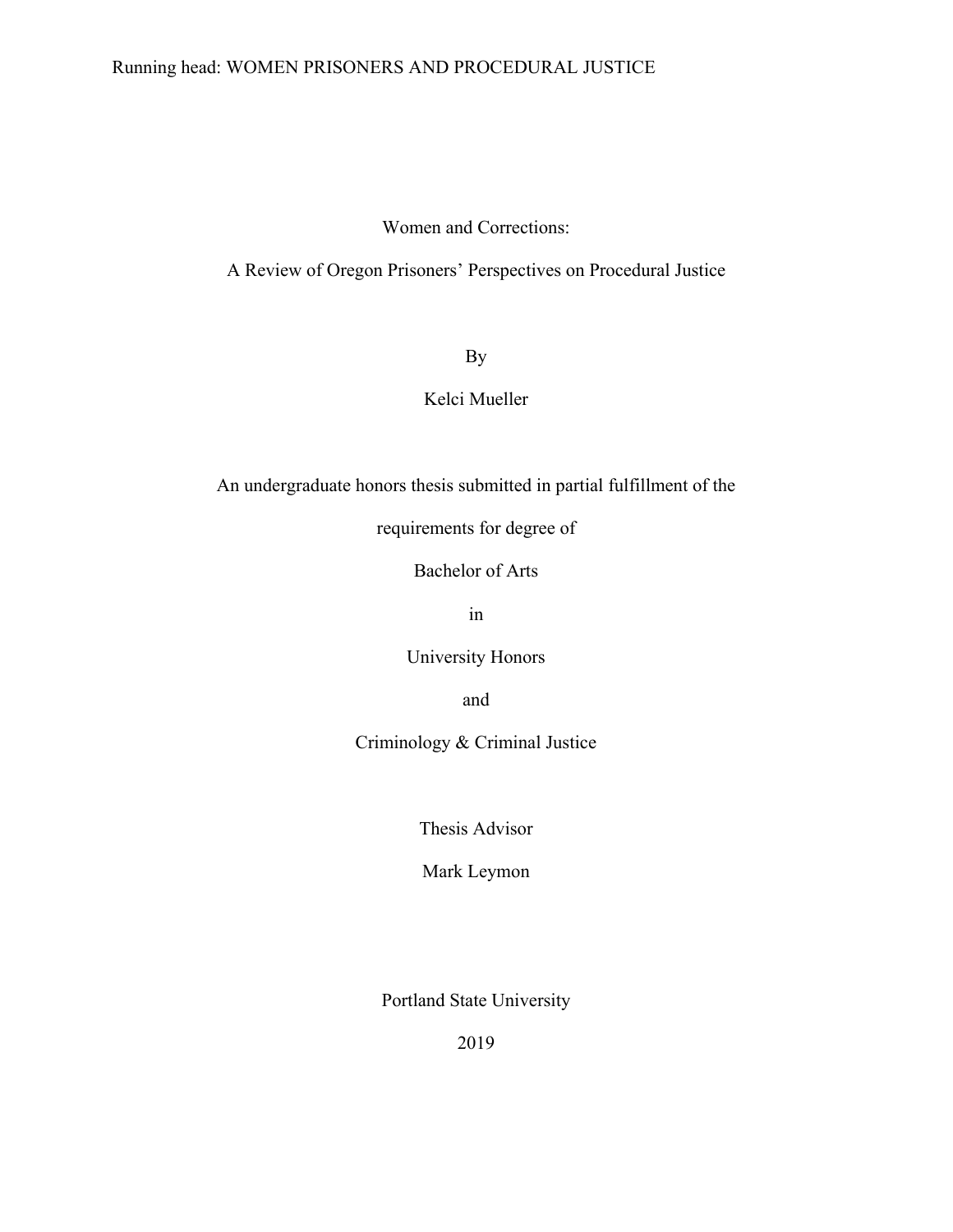# **Table of Contents**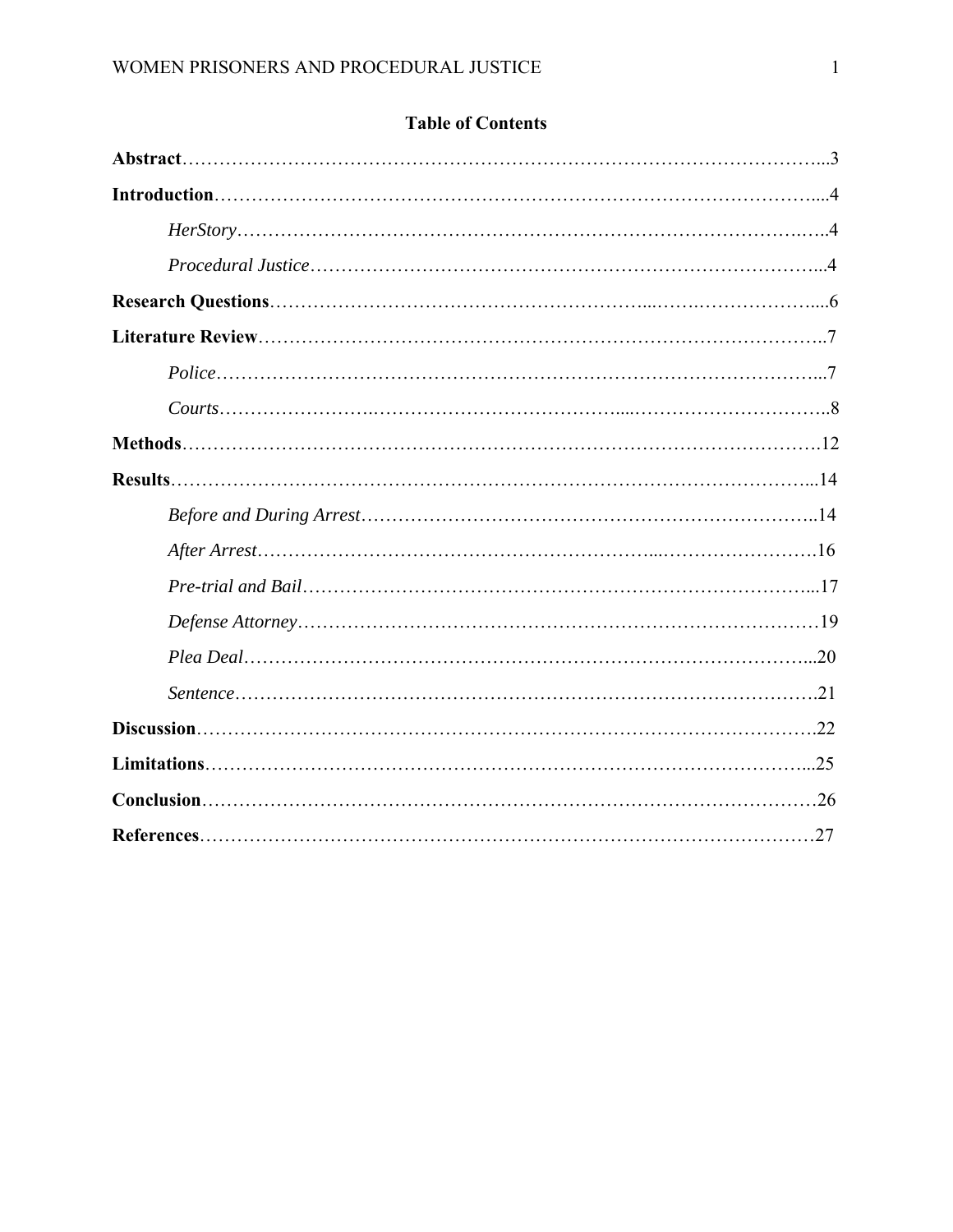#### **Abstract**

This paper examines the perceptions of women prisoners in Oregon on procedurally just treatment and their attitudes of legitimacy towards agents of the criminal justice system. It argues that women in an Oregon prison perceived unjust treatment from criminal justice officials which leads to feelings of illegitimacy. 142 women from minimum and medium security at Coffee Creek Correctional Facility (CCCF) were surveyed about their interactions with police, defense attorneys, prosecutors, and judges. The research team analyzed survey responses to theoretically relevant questions such as when they were arrested, questioned by police, communicated with their defense attorney, plea bargain agreement, and sentencing. Evidence from the study showcases that there is a strong relationship between procedurally just treatment and legitimacy, particularly when the women reported experiencing unjust treatment; they were more likely to believe that their sentence was unfair or there was an error in their sentence. Since there is a lack of thorough research on procedural justice within the prisons and the courts in Oregon, specifically among women, the paper recommends that there needs to be further inquiry on police and courts treatment towards offenders.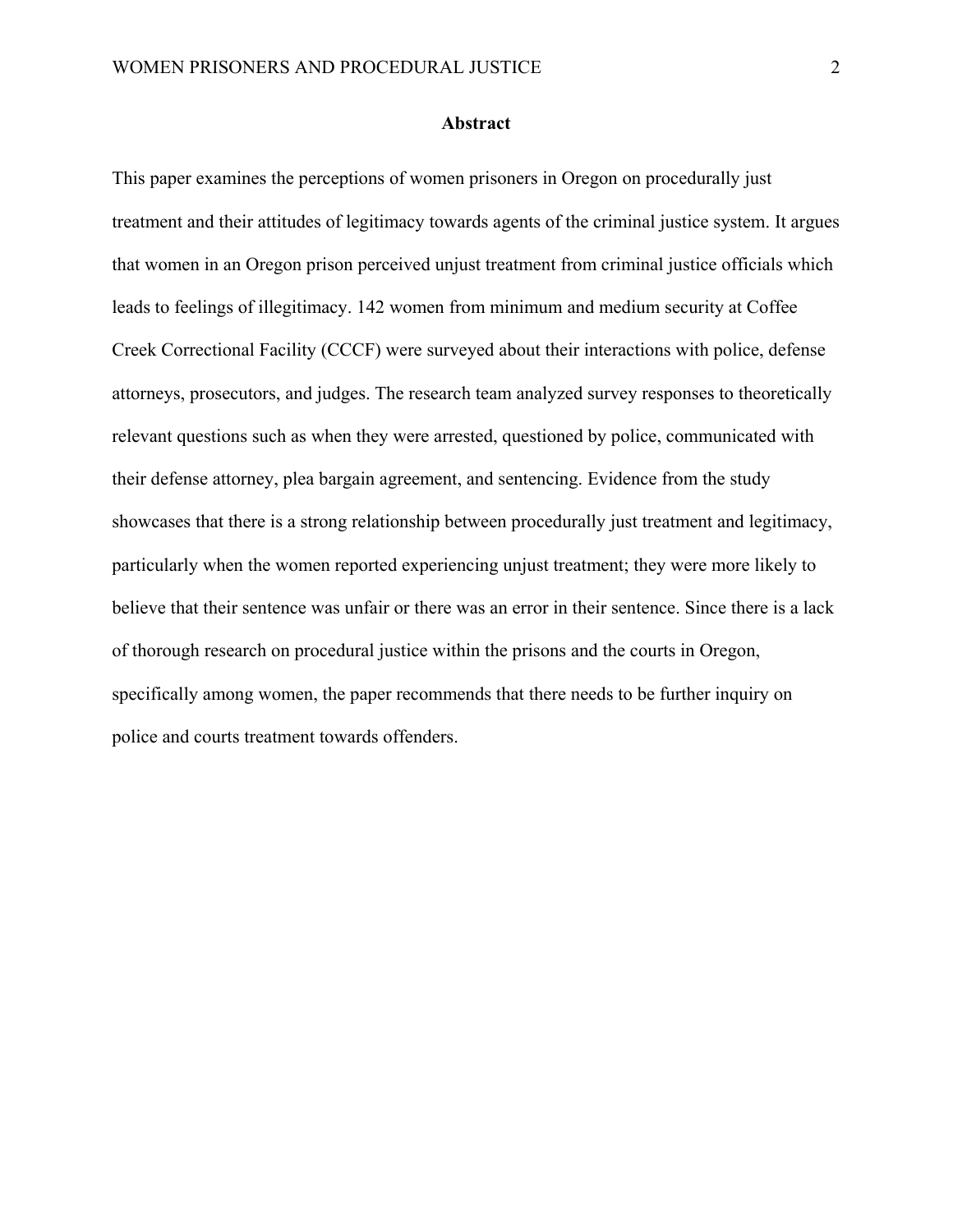# **Introduction**

#### **HerStory**

The research presented in this paper is from exploratory research that was gathered by the Oregon Justice Resource Center's Women's Justice Project in collaboration with Portland State University's Department of Criminology and Criminal Justice. The purpose of the research was to allow women to share their experiences within Oregon's criminal justice system, to fill gaps in the research surrounding women prisoner's in Oregon, and affect policy and law. The team of researchers went into Coffee Creek Correctional Facility (CCCF) in Wilsonville, Oregon and interviewed 142 women in minimum and medium security. This article will analyze the first part of the two part survey which has questions that range from their experience with the legal system (including police officers, prosecutors, defense attorneys, and judges), their recent criminal case, the relationships with their partners, and the process as a whole from arrest to sentencing.

## **Procedural Justice**

Procedural justice is a theoretical framework first developed by Thibaut and Walker, they suggest that the people's perceptions are dependent on the favorability of the outcome. This means that when there is a good outcome, they are more likely to find the system legitimate and vice versa. They are proposing that if the respondent feels in control of their situation, "they believe that the procedure is fair; where they feel they lack control they believe it is unfair." (Tyler, 1990). From Thibaut and Walker's perspective, Tom Tyler extends this research by suggesting that control isn't the factor that persuades a respondent to feel as though the process is fair and legitimate.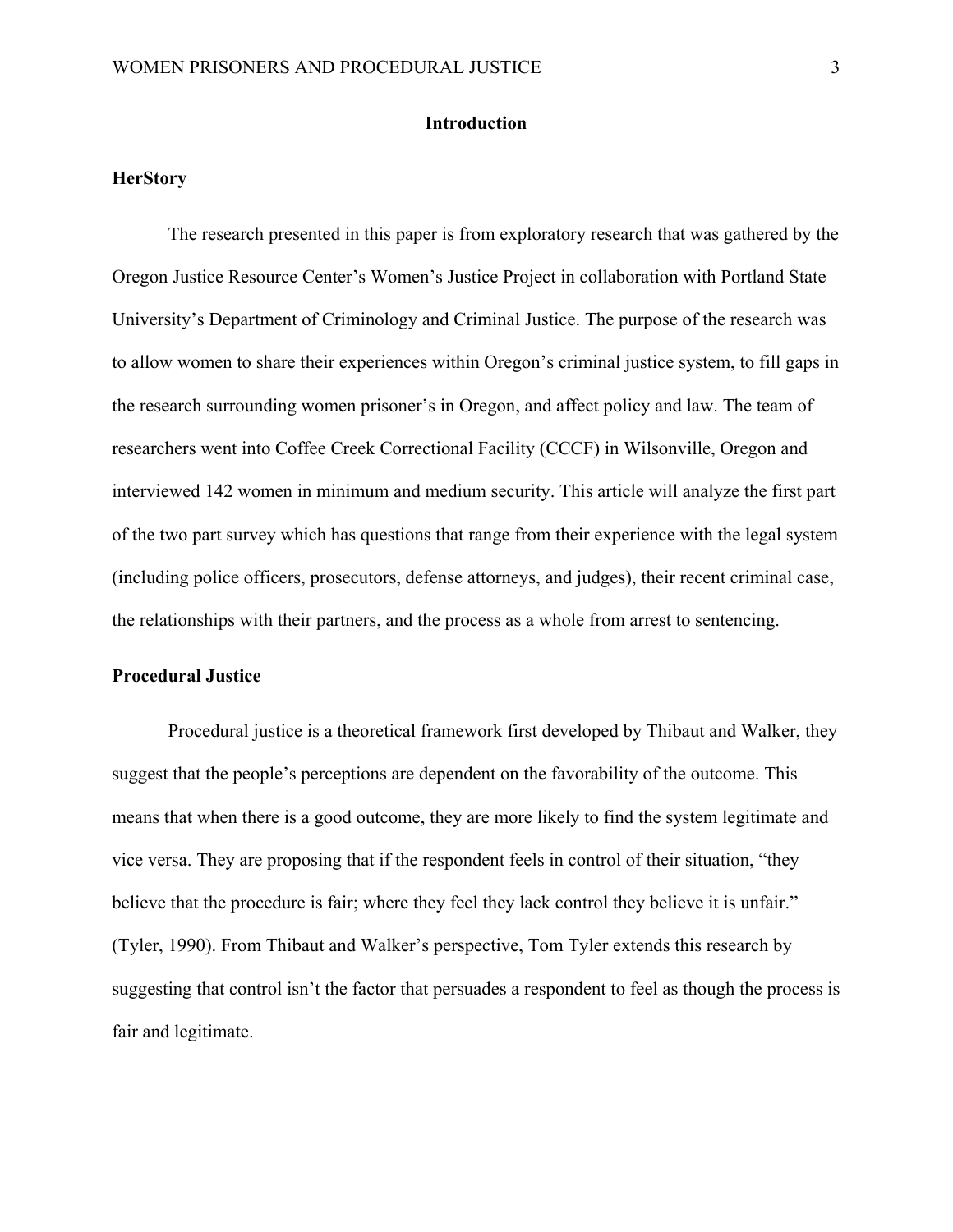Tyler argues that if the system is regarded as legitimate, people will obey the laws whether there is a chance of punishment. An example is that some people might use drugs because they don't find it morally apprehensible, however they won't steal because they regard that as a legitimate crime set by the legal system's standards. And this of course is "regardless of the potential for punishment. (Tyler, 1990).

 Tyler suggests that procedural justice isn't about morality but legitimacy. "'Legitimacy' (that is, people's perception as to whether law enforcement officials rightly have authority over them)" (Bottoms & Tankebe, 2012) or "the right to rule and the recognition by the ruled of that right (Sternberger, 1968; Beetham, 1991; Coicaud, 2002; Tyler, 2006a; Bottoms and Tankebe, in press)" (Jackson, Hough, Bradford, Quinton, 2012, p. 2). Legitimacy is needed for social institutions to run effectively, especially the police and courts because the people who are being subjected to policing (arrest, charged, and convicted) need to view the police as "right and proper" (Jackson, Hough, Bradford, Quinton, 2012, p. 2).

 Procedural justice is a thoroughly researched topic of interest for decades. However, in Oregon, there has been little to no research done regarding procedural justice. With the studied carried out in CCCF on the women prisoners, it will hopefully shed light on the problems regarding the courts and polices treatment towards women offenders. It should be noted that there is a limitation on the research because of the population selected that it will be from the women prisoner's perspectives. Women experience things different than men and prisoners will have experience that will be unique but also different.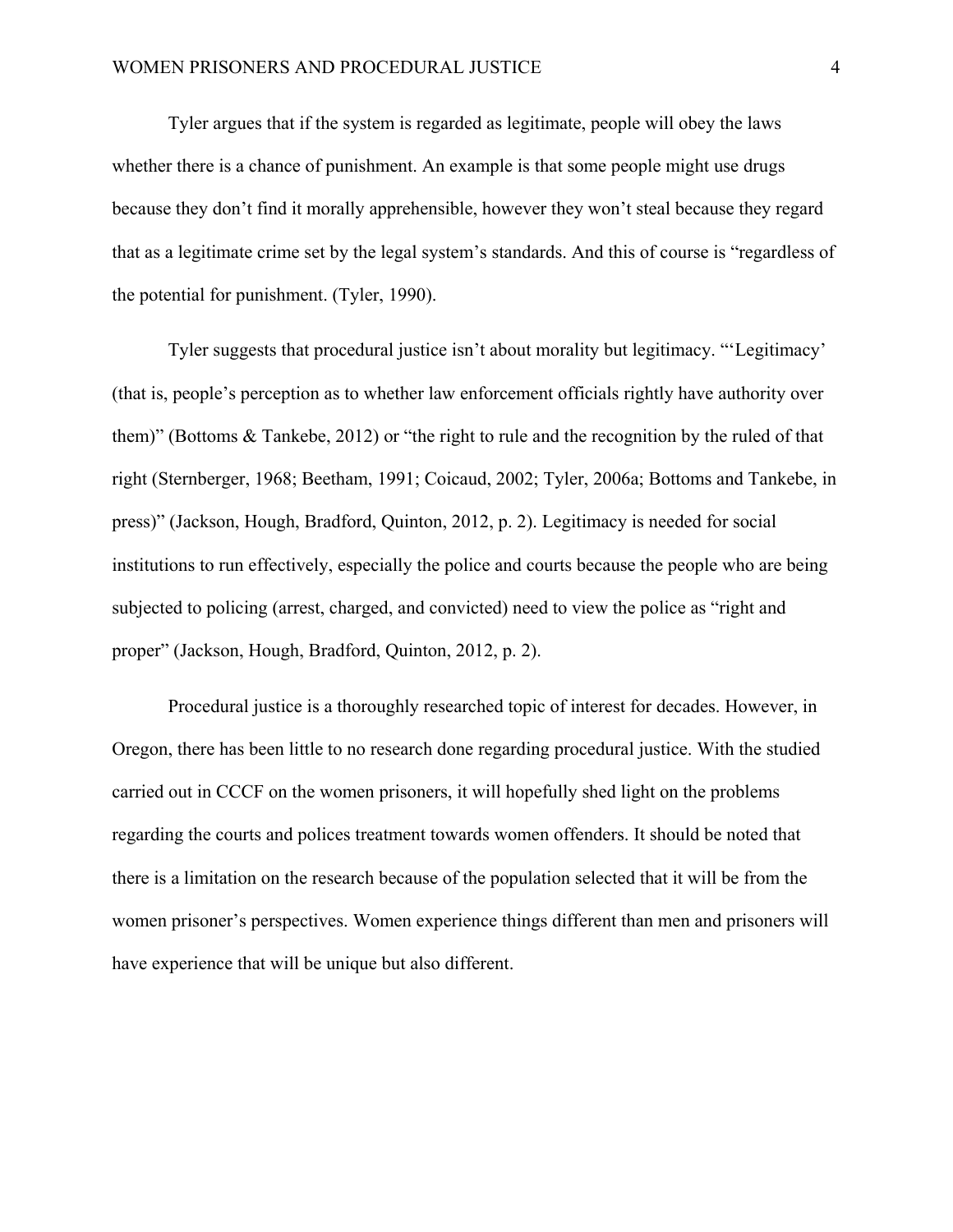# **Research Questions**

 Using Tom Tyler's definition of procedural justice, the survey responses from Coffee Creek Correctional Facility will be analyzed to answer a few key things about procedural justice in Oregon. The first question that this article is going to answer is do women prisoners in Coffee Creek Correctional Facility in Oregon experience feelings of unfairness/unjust treatment by the police and/or the courts? And then the next question that will be answered is there a lack of procedural justice in Oregon courts? The main goal is to determine whether there needs to be further inquiry into this topic here in Oregon.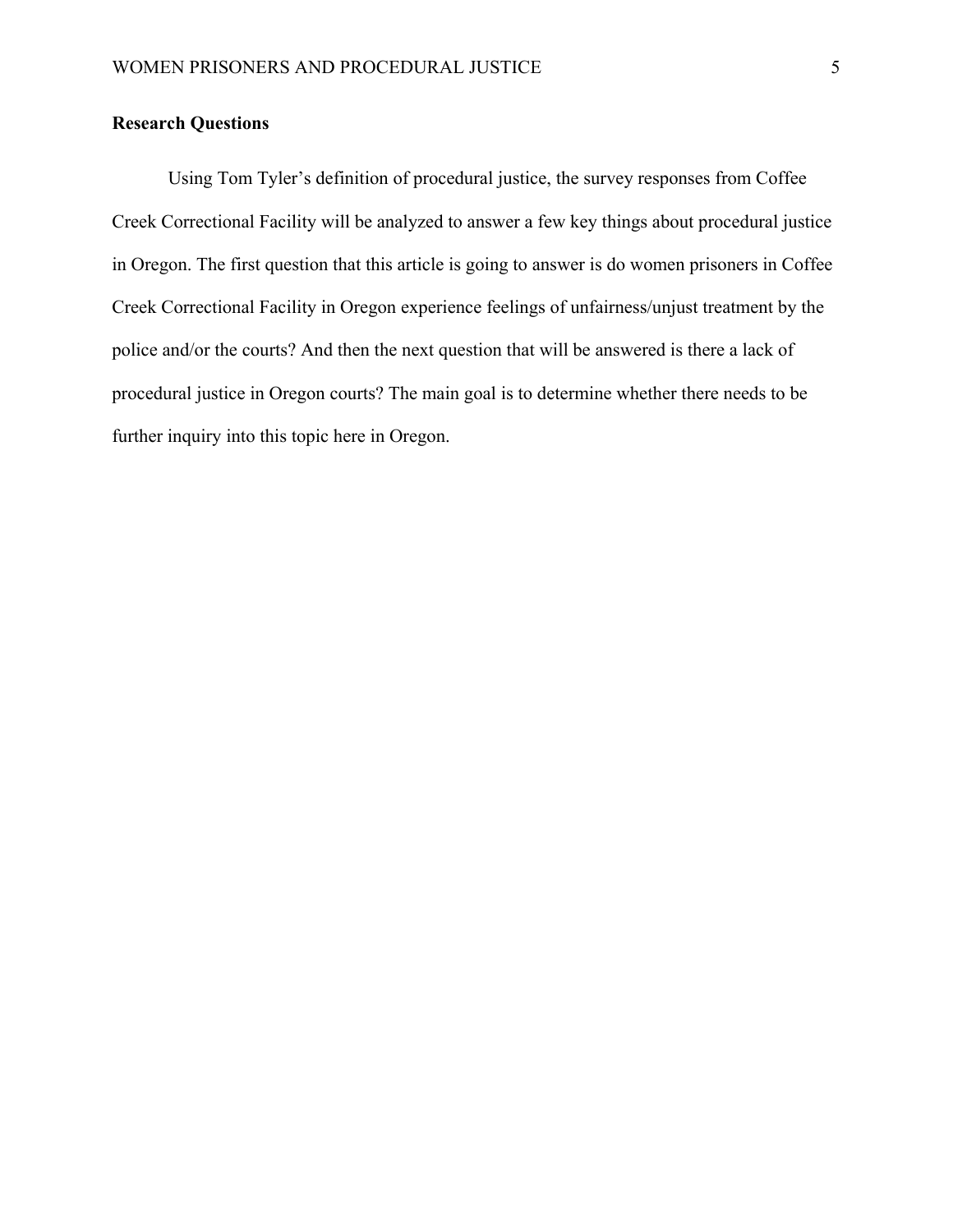#### **Literature Review**

From arrest to charges and then to either trial or plea bargaining, the process of the criminal justice system is important in determining whether an offender is likely to recidivate. Unfairness and misunderstanding can happen at all levels of interaction between potential suspects and members of the criminal justice system. With the initial arrest, there is interaction with the police. Then once processed, the defendants have a right to a lawyer, the defense attorney. After their interaction with the defense attorney, prosecutors and judges get involved. This can lead to a lead plea or they go to trial. At every stop along the way to prison, defendants interact with different members of the system, and with each different member, there is a possibility of mistreatment. Defendants face many actors of the criminal justice system that can influence their perceptions of legitimacy.

# **Police**

 Police brutality is a major topic being researched today. Racial profiling and excessive use of force are two key examples of how mistreatment can start in the criminal justice system before Miranda rights are read. According to an annual review by Daniel Nagin and Cody Telep there is a strong association between feelings of legitimacy towards police and procedurally just treatment among offenders and delinquents. (Nagin & Telep 2017; Piquero et al. 2005; White et al. 2016). Furthermore, the studies suggest that there is a connection between procedurally just treatment and trust in the police when looking at different populations such as Muslim-Americans, Australians, Israeli, and students in Jamaica (Nagin & Telep 2017). However, Nagin & Telep go on to suggest that even though there is a strong connection between procedurally just treatment by the police and legitimacy, they are skeptical to say that there is causation. Another study by Jackson, Hough, Bradford, and Quinton (2012) also find similar evidence between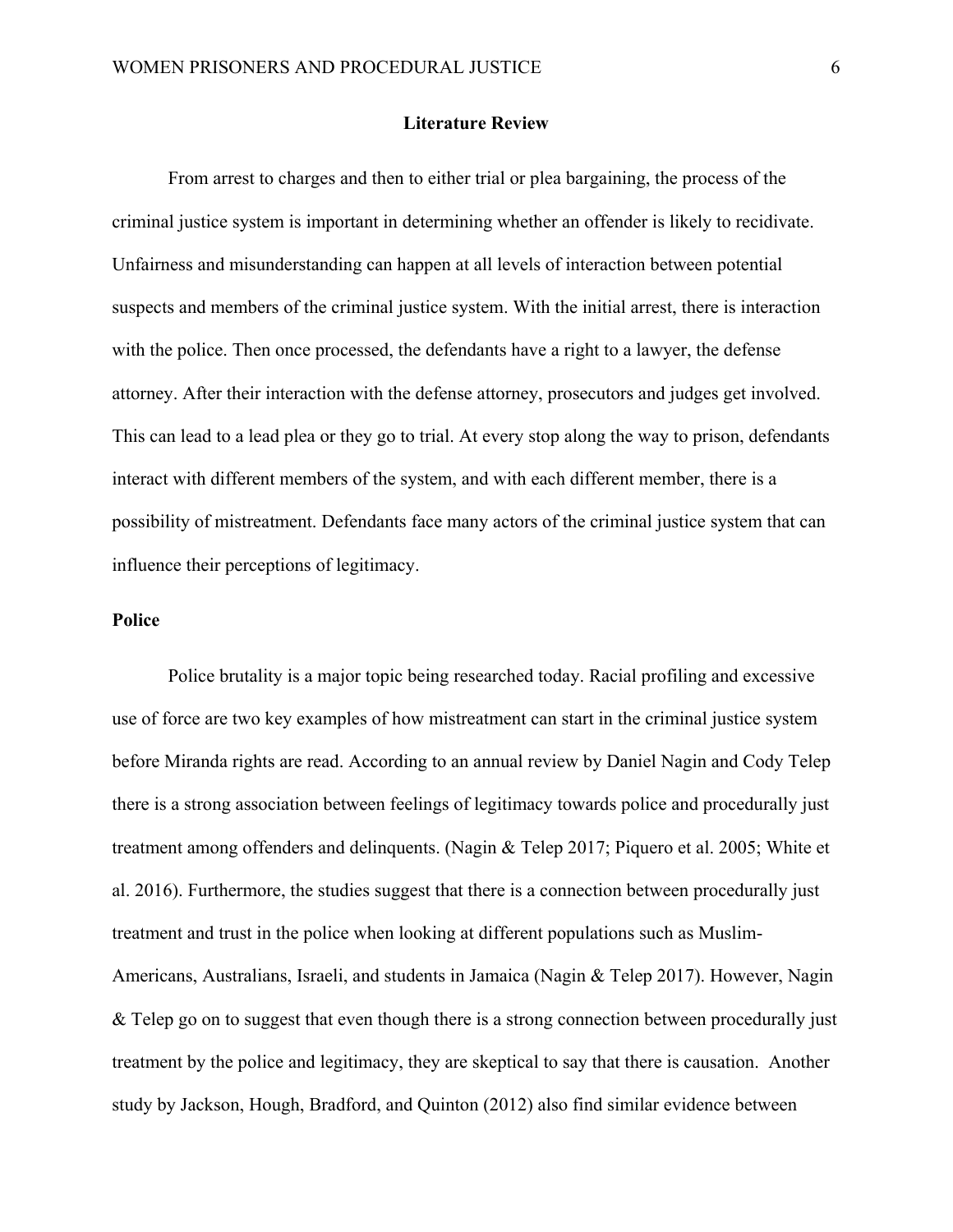legitimacy in the police and fair treatment, "Is there evidence for instrumental motivations to comply with the law... the answer is no." They relay that there is no connection between fair treatment and compliance with the law when interaction with police officials.

 There is a saying that not all police are bad and like any other job anywhere else, there are going to be some employees who break and bend the rules making them not very effective workers. However, the difference here is that their actions directly affect the lives of other people. An ineffective police officer is one who uses excessive force, who breaks the procedural laws in order to make an arrest, and who defies the constitutional rights afforded to the citizens. "However, if in time it becomes clear that the power-holder is routinely using power to engage in corrupt practices, it is very like that the public's recognition of his or her right to rule will be gradually withdrawn" (Bottoms & Tankebe, 2012). The further the police break or bend the rules, the less the citizens are going to trust and legitimize their right to rule over them.

In Oregon, Renauer & Covelli (2011) examined whether there was feelings of less legitimacy and biased toward the police based on racial discrimination. It was found that there was a correlation between racial discrimination (procedurally unjust treatment) and feelings of legitimacy here in Oregon. When looking at factors of mental health, race, and police contact, Thompson & Kahn  $(2016)$  found that in Oregon people who have mental health issues are less likely to trust the police. However, there are no studies in Oregon that directly link the correlation of procedurally just treatment of women offenders and legitimacy in the police. The paper is hoping to fill the gap about women prisoners and their perceptions of police legitimacy.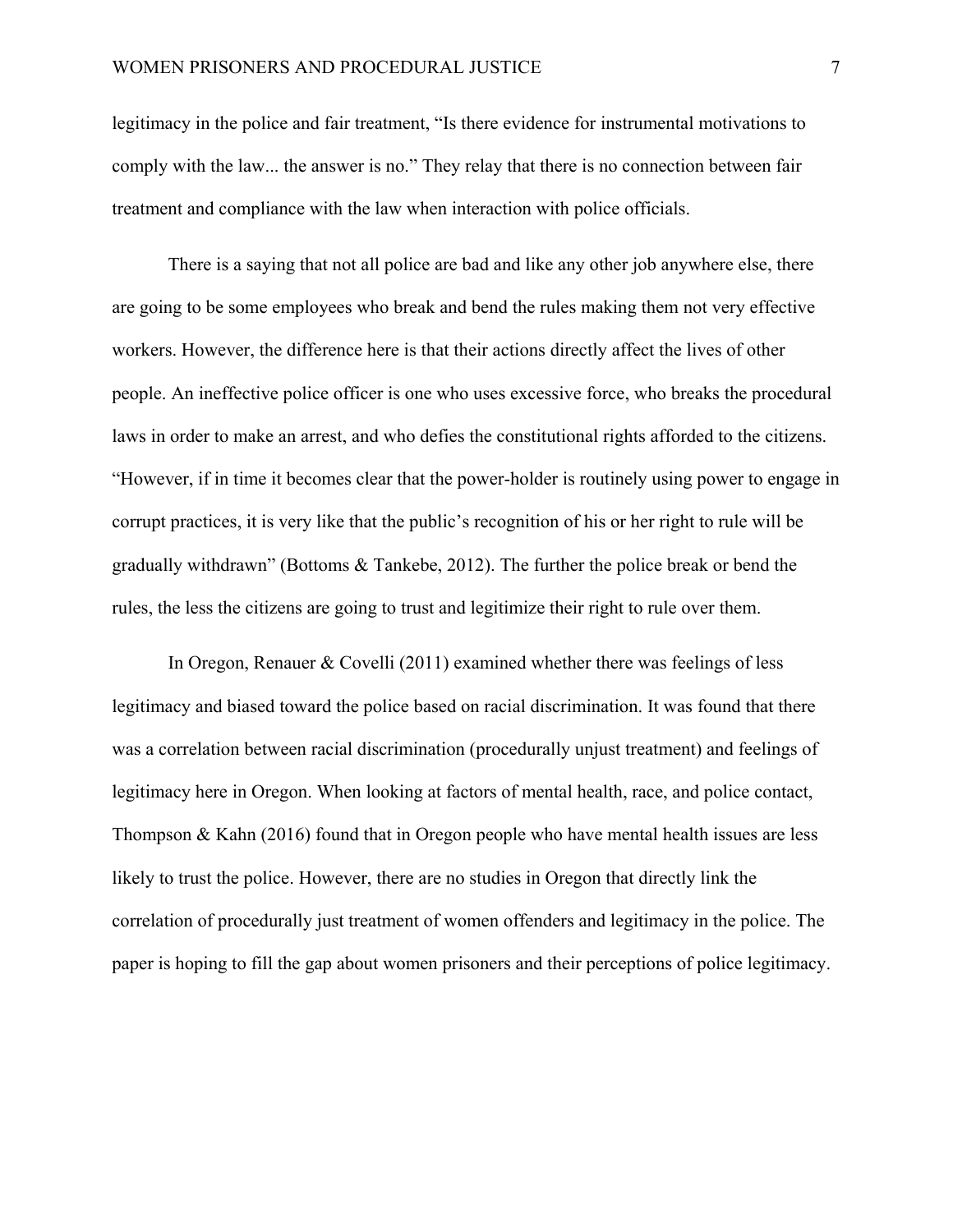#### **Courts**

#### *Prosecutors*

Prosecutors play a vital role in the criminal justice system. They can use their discretion to take someone to trial or offer them a plea deal. They have the power and ability to decide the defendant's fate. This is important because if the defendant is given an unfair charge, it is the prosecutors who decided that. According to *The Problems With Prosecutors* by David Sklansky (2018) "prosecutors' professional decisions are relatively unconstrained and subject to weak oversight: discussions of power overlap with discussions of discretion and accountability." Because of the lack of oversight and accountability there is a possibility of mistreatment by the prosecution and that can affect the defendant's view of legitimacy in the criminal justice system.

 The discretion prosecutors have allowed them the ability to have the power to charge what they want to charge; this leaves room for inconsistent punishment. It doesn't allow for uniformity within the courts and often leaves feelings of unfairness because one defendant may be punished less severely then another for the same criminal act. Additionally, in efforts to allow the defense a fairer opportunity to defend, they are required by law to turn over certain materials to the defense under "brady laws". In one study 2,012 cases over a 30-year period were reviewed that showed evidence of prosecutorial wrongdoing (Sklansky, 2018; Weinburg 2003). In another study "707 cases involving 782 judicial findings of prosecutorial misconduct, which works out to 59 cases per year, involving 65 violations. Sixty-six of the 782 findings of prosecutorial misconduct involved *Brady* violations" (Sklanskly, 2018; Ridolfi & Possley, 2010). Misconduct and mistreatment can lead to less legitimacy because if the prosecutors are punishing defendants illegally, then they are not going to think their sentence is fair.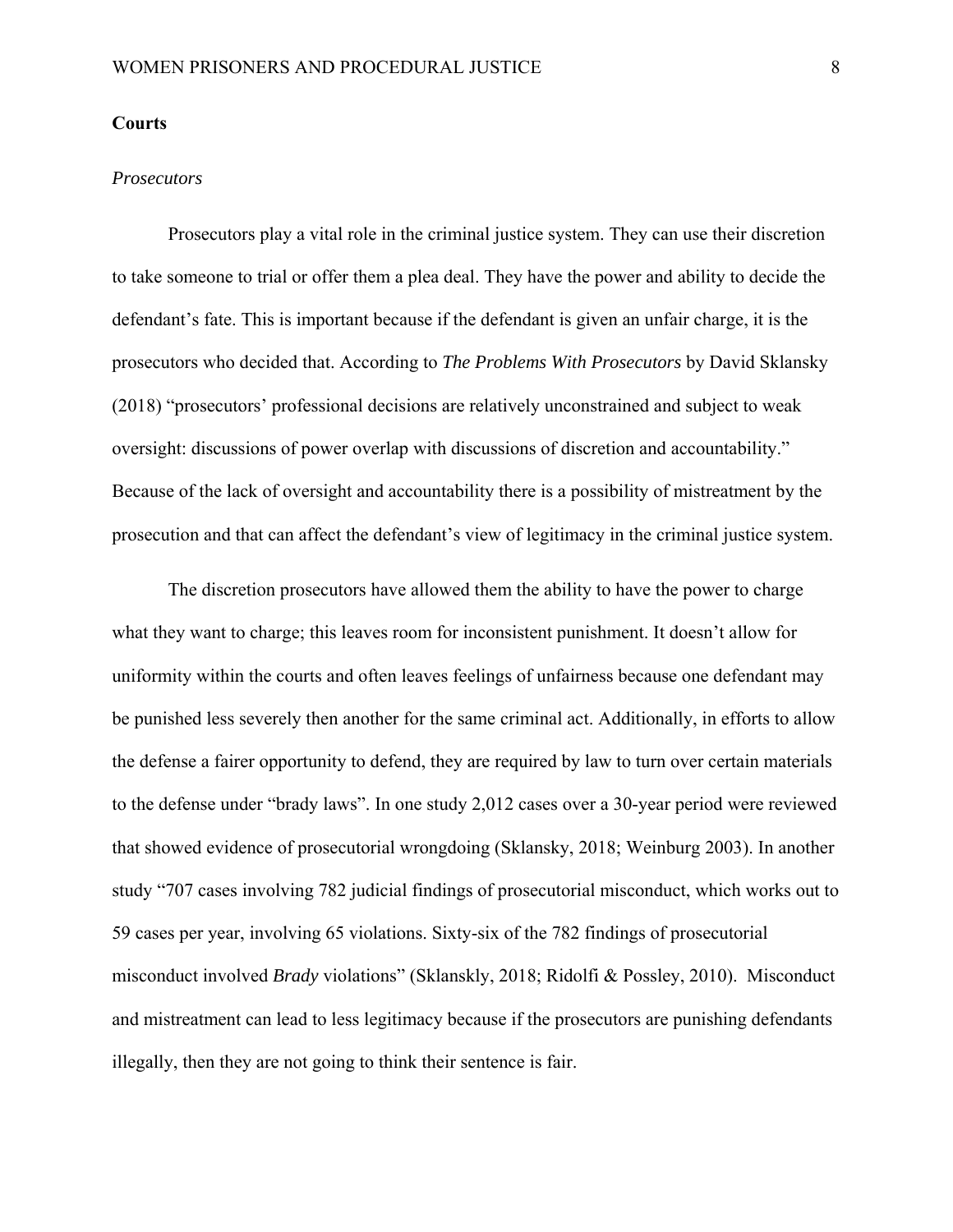#### *Defense Attorneys*

Due to the power of the prosecutor's discretionary decisions, it does not leave a lot of room for defense attorneys to give their defendant the most appropriate punishment possible. Plea bargains allow the prosecution to avoid trial and take control of what happens to the defendant without the influence of a judge. Additionally, with public defenders making up most lawyers defending and their large case load, it is difficult for a proper defense. First, the lack of time spent on each case, defense attorneys are unable to explain what is going on and negotiate due to tight schedules. Second, plea bargains allow the possibility of not spending time going to trial, therefore many defense attorneys would rather avoid going to trial because of a good deal offered on the table, regardless if the defendant is guilty or not. Typically in low income areas, criminal defense attorneys have high caseloads which restricts the amount of time they can have with each individual client (Bruce Green, 2003).

 If there is a lot of limitations to what the defense attorneys can do for their clients and there is a limitation on time, this can make the defendant feel unfair with their treatment by the defense attorneys, which can cause them to feel as though the system is not legitimate if it cannot give them accurate representation. Although this research is thoroughly studied throughout the United States, the lack of studies in Oregon about defense attorney treatment and feelings of unfairness leads to needing more research into whether or not defense attorneys need to be reevaluated when it comes to time spent on each case and overall treatment towards the defendants.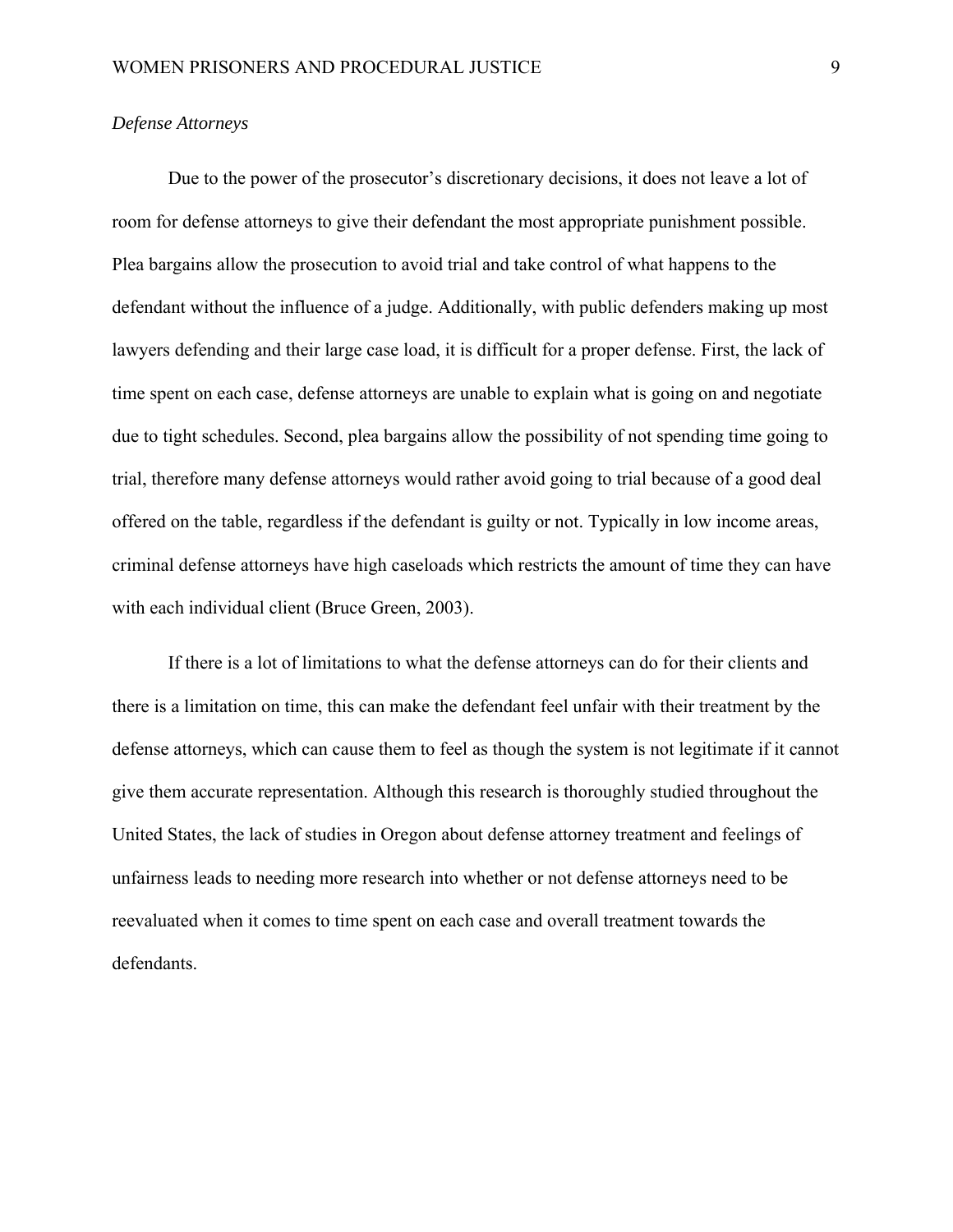### *Judges*

 Judges are viewed as a role model in the courts. They are wise, experienced, and unbiased. The equilibrium scale presented for the symbol of courts, the balanced between justice and fairness; taking each side into consideration and finding the best balance for the both. "The judge emphasizes problem-solving over blame, and gives encouragement and praise for their efforts." (Wales, Hiday, & Ray, 2010). Unlike the prosecutors and defense attorneys, they do not take a side, they sentence to the best of their ability, and they make sure that there is procedural justice.

 In a study that examined the relationship between procedural justice and judges in a mental health court, it was found that there was strong correlation between fairness in the process and judges' treatment (Wales, Hiday, & Ray, 2010). A similar study in 2002 in mental health courts involving judges and procedural justice found that if the defendant was treated with respect and felt they had a voice in the court room, they were more likely to have strong feelings of procedural justice when compared to a traditional court (Poythress, Petrila, McGaha, & Boothroyd, 2002). These studies show if the judge treats the defendant with respect, allows their voice heard, and sentences them using unbiased opinion, that there will be feelings of fairness from the defendants.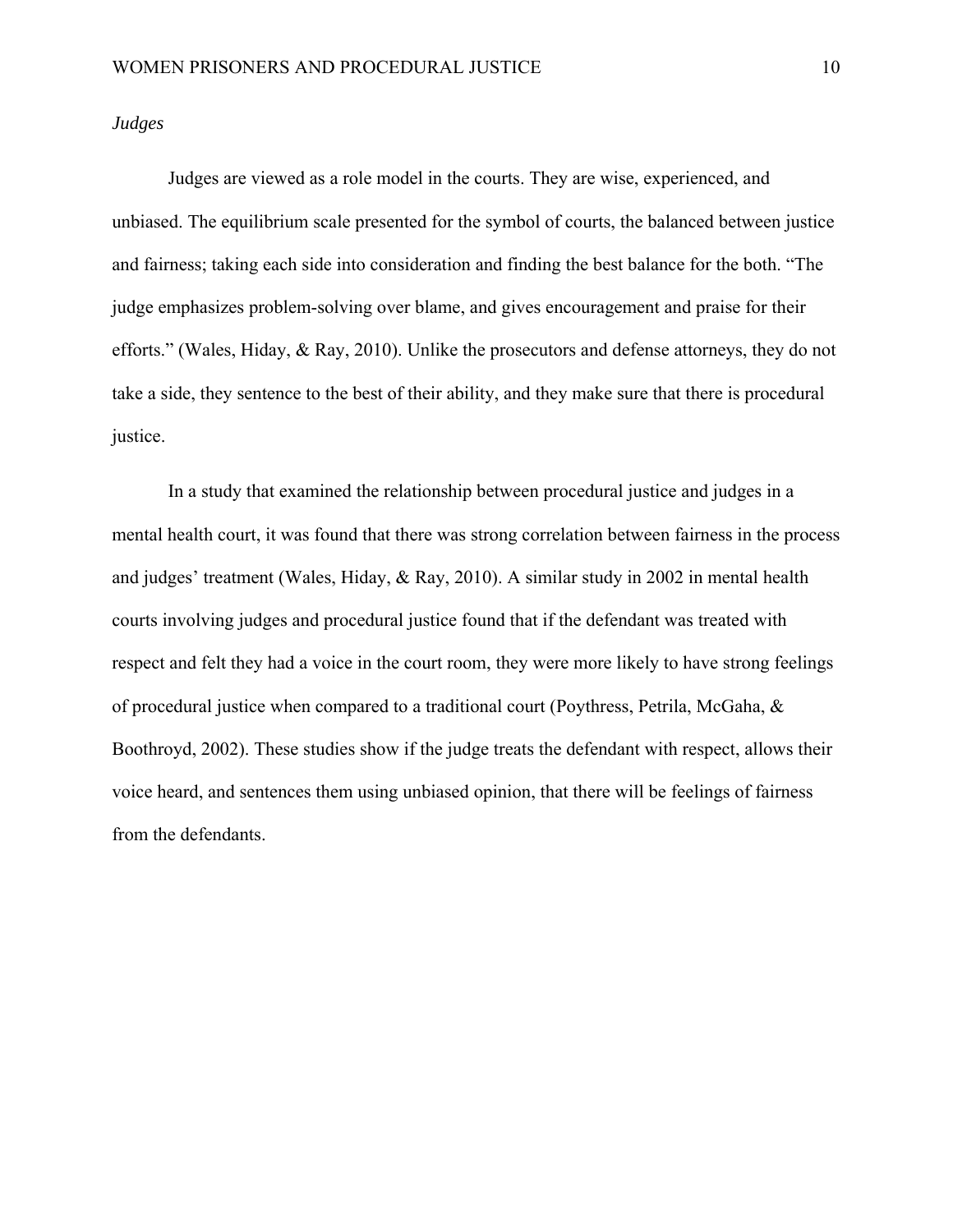#### **Methods**

 A two-part survey was conducted in collaboration with the Oregon Justice Resource Center's Women's Justice Project, the Criminology and Criminal Justice Department at Portland State University, and Coffee Creek Correctional Facility (CCCF) in the winter of 2017 to the spring of 2018. Both parts of the survey were in group setting, in a classroom with pencil and paper, and the target population was women prisoners at CCCF in minimum and medium security. The first part of the survey had 142 women that were divided into two groups. Additionally, the surveys in the first part were separated by if the women had a trial or if the women did not have a trial. The second part of the survey had 66 women participate and it was a single group. The surveys were written as exploratory research and there weren't any expectations of outcomes of the answers. The survey asked questions regarding the criminal justice system (from arrest to prosecution to intake), about their lives in prison (programs, medical care, mental health care), and then about their lives before and future lives (i.e childhood history, relationship history, and future plans).

| <b>RACE</b>      |        | <b>MARITAL STATUS</b>   |          | <b>SEXUAL ORIENTATION</b> |        |  |
|------------------|--------|-------------------------|----------|---------------------------|--------|--|
| White            | 69.01% | Single                  | 45.07%   | Heterosexual              | 79.58% |  |
| <b>Black</b>     | 7.04%  | Married                 | 17.61%   | Homosexual                | 5.63%  |  |
| LatinX           | 5.63%  | <b>Domestic Partner</b> | 7.04%    | <b>Bisexual</b>           | 13.38% |  |
| Native American  | 4.23%  | Divorced                | 26.76%   | Something Else            | 1.41%  |  |
| Asian American   | 0.70%  | Widowed                 | $3.52\%$ |                           |        |  |
| Pacific Islander | 11.97% |                         |          |                           |        |  |
| Other            | 1.41%  |                         |          |                           |        |  |

Table 1.1: Demographics

Of the 142 women interviewed at CCCF, 69.01% were white, 11.97% were Pacific Islander, and 7.04% were black. Compared to the state's white make up 87.1%, Pacific Islanders (0.4%), and blacks make up 2.2% (United States Census Bureau). Most of the women were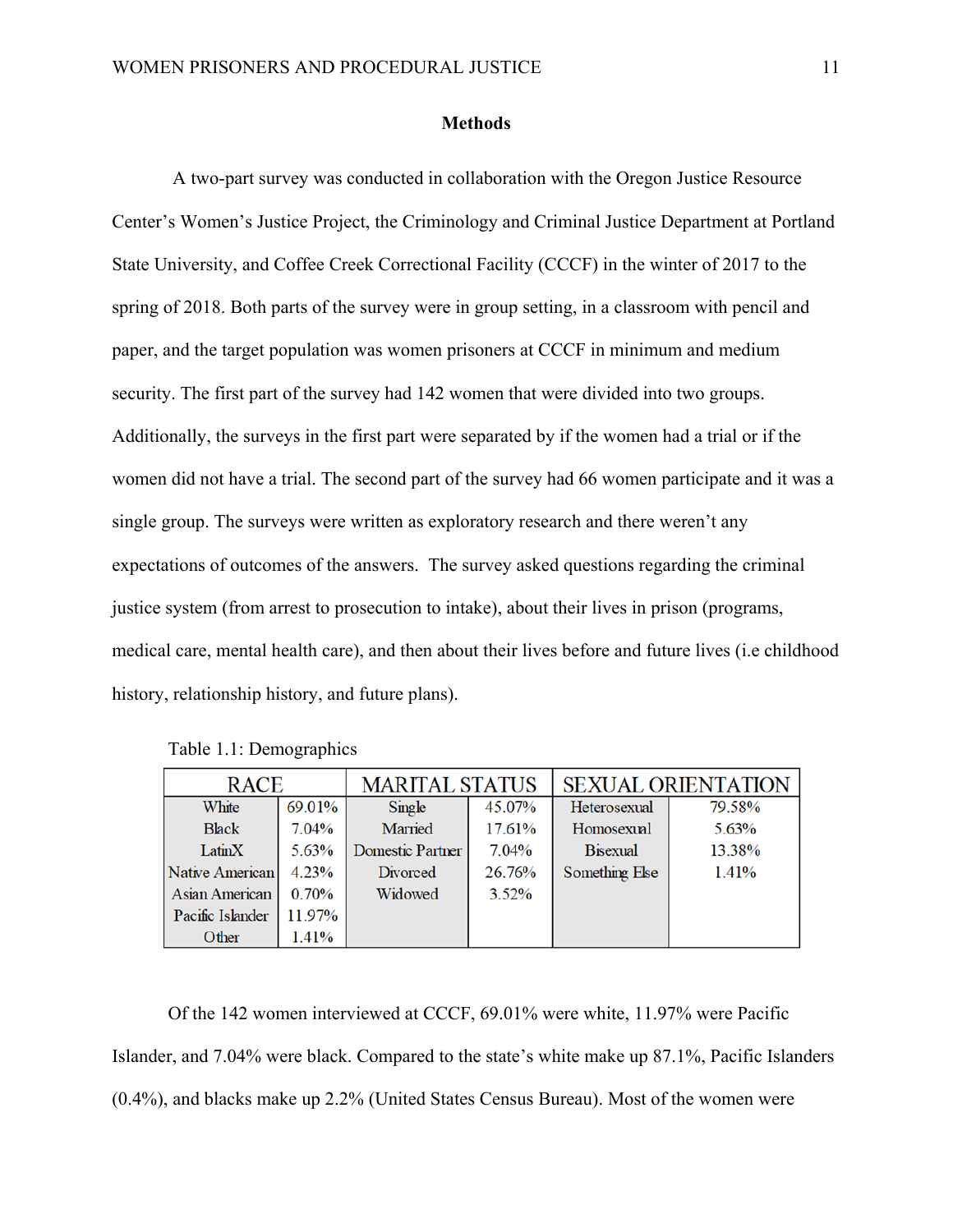single (45.07%), followed by Divorced at 26.76%, and then married (17.61%). The women state they are heterosexual the most often (79.58%) and then bisexual at 13.38%. The average age of the women at CCCF was 35.71 with the oldest being 75 and the youngest 18.

This paper will examine the first-part to the survey to answer the research questions since the first part is about their time in the criminal justice system while the second part is about what their future is going to be like. There will be use of cross tabulation amongst the quantitative questions to determine if there is a relationship between key questions (Do you think you sentence was fair?, Is/was there an error in your sentence/judgement, Did your attorney explain what was happening in your case in a way that you could understand?, etc.) and other quantitation questions within the survey. Using crosstabulation with the p-values of less than or equal to .01; .05; .10 to determine the strength of the relationship and will be used to explain why their relationship is important.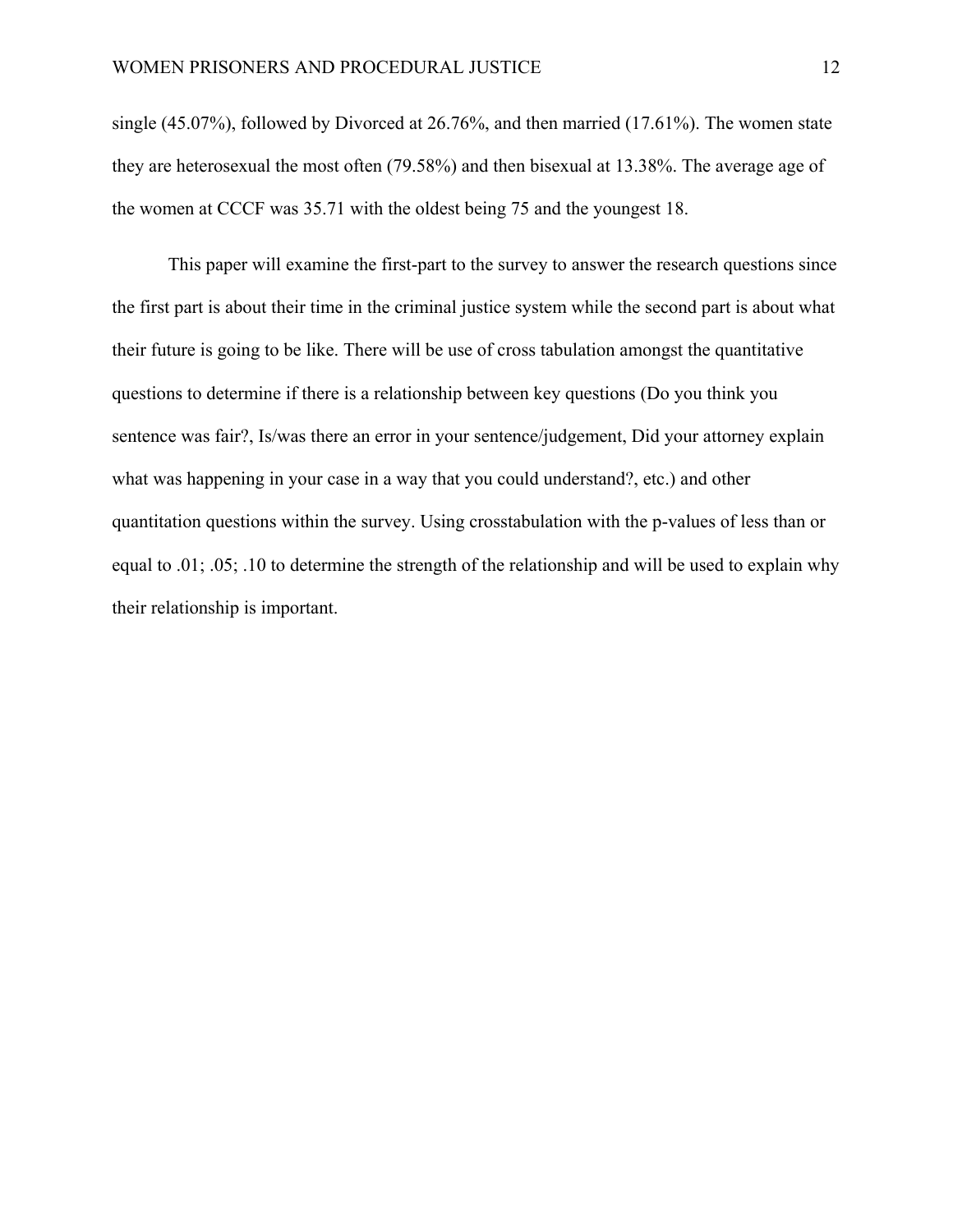# **Results**

# **Before and During Arrest**



Table 2.1 shows that the women had stable housing (they had a permanent residency, didn't move around, owned a house, or rented an apartment) with 38.03%. The next largest percentage 32.39% reported being homeless at the time of arrest and the last group reported moving around a lot (29.58%).

| <b>PAROLE &amp; PROBATION</b> |        |  |     |                            |
|-------------------------------|--------|--|-----|----------------------------|
| Parole at Arrest              |        |  |     | <b>Probation at Arrest</b> |
| Yes                           | 17.99% |  | Yes | 32.37%                     |
| No                            | 82.01% |  | No  | 67.63%                     |
| Understand the Terms          |        |  |     | Understand the Terms       |
| Yes                           | 76.67% |  | Yes | 75.00%                     |
| N <sub>o</sub>                | 20.00% |  | No  | 22.73%                     |
| N/A                           | 3.33%  |  | N/A | 2.27%                      |

Table 2.2: Parole & Probation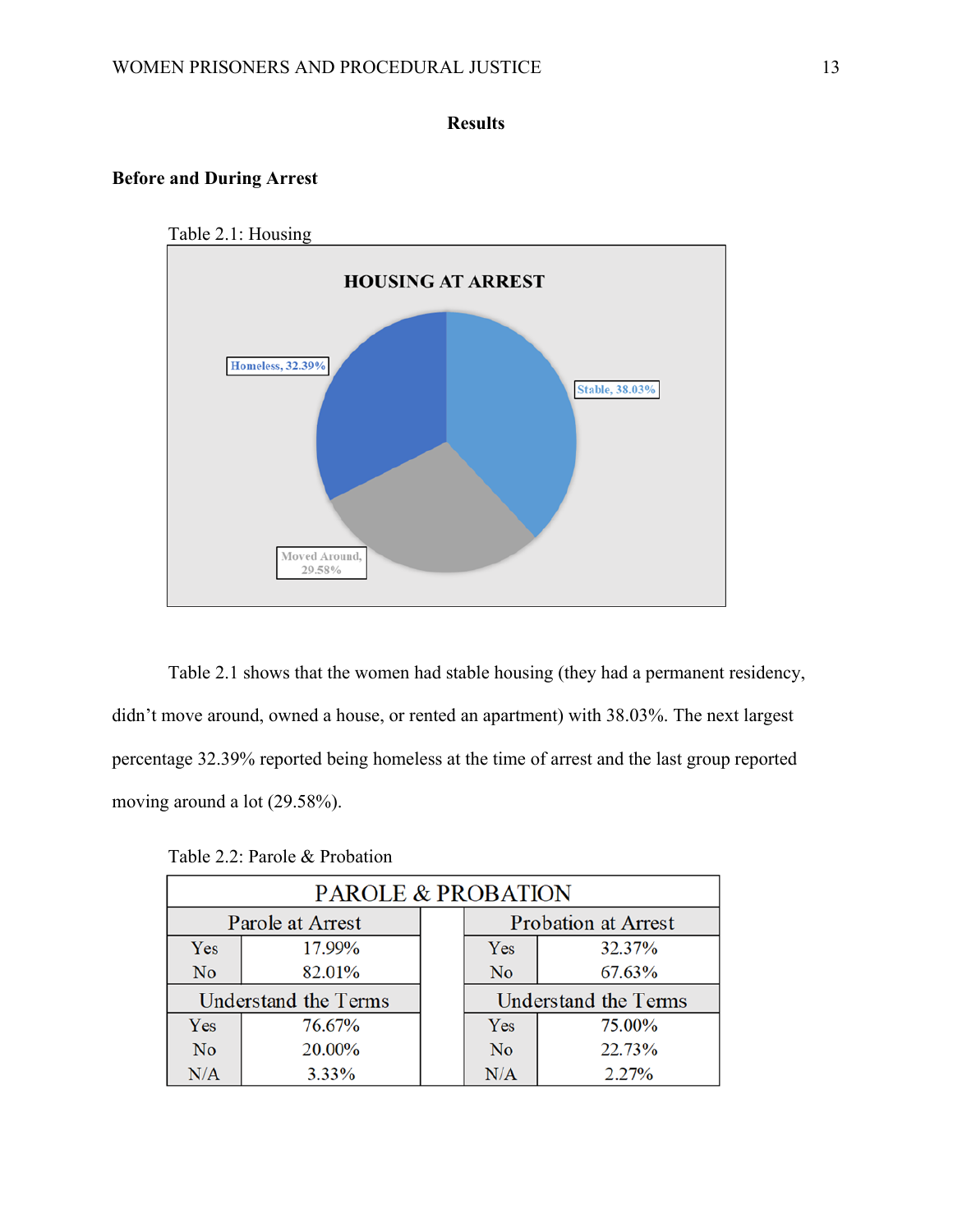Table 2.2 showcases 17.99% were on parole when they were arrested and 32.37% were on probation. The question asked *did you understand the terms of your PPS?* (Parole/post-prison supervision) and 20.00% said no while 76.67% said yes (3.33% didn't answer). The same question was asked for probation and 22.73% said no while 75.00% said yes (2.27% didn't answer).



Table 2.3: Time of Arrest

The women were asked questions about the time of their arrest. The graph shows the different questions that were ask and their percentages of responses of yes, no, and IDK (I don't know). The first question was *were you experiencing symptoms of a mental illness at the time of your arrest?* The women's majority response was yes at 48.57%, followed by no at 41.86%, the rest didn't know if they were experiencing any symptoms of mental illness (8.57%). The next questioned ask *were you under the influence of drugs/alcohol at the time of your arrest?* More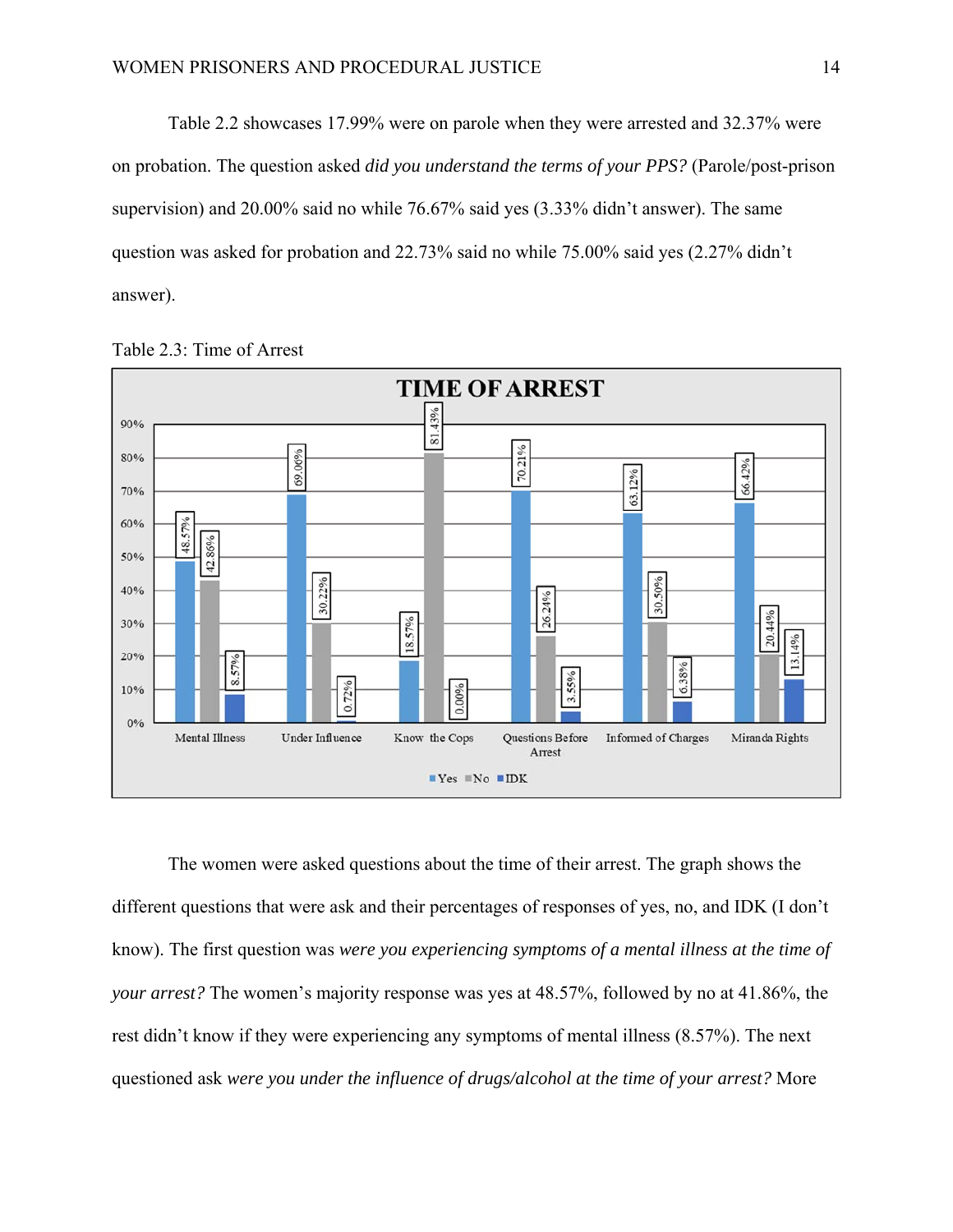than two-thirds (69.06%) reported being under the influence, 30.22% were not under the influence, the rest did not know (0.72%).

Following the questions about mental illness and drugs/alcohol, the next question asked *did you personally know the cops who arrested you?*, most of the respondents answer no (81.43%), with only 18.57% answered yes. *Did the cops ask you questions BEFORE you were arrested?* 70.21% reported yes, 26.24% said no, and 3.55% don't know. *Did the cops tell you about why they were arresting you?* A surprisingly high number reports 30.50% were not informed of their charges, but the majority (63.12%) were, the rest didn't know. The last question on the graph asks *did the cops tell you about your Miranda rights (i.e. right to remain silent, right to an attorney)?*, the majority response was yes (66.42%), followed by no they were not told about their rights (20.44%) and 13.14 did not know about their rights.

# **After Arrest**

| <b>AFTER ARREST</b>                                 |        |                |            |
|-----------------------------------------------------|--------|----------------|------------|
|                                                     | Yes    | N <sub>o</sub> | <b>IDK</b> |
| Asked for Attorney                                  | 43.97% | 43.97%         | 12.06%     |
| <b>Questions After Arrest</b>                       | 71.63% | 24.11%         | 4.26%      |
| Talk to Cops                                        | 60.99% | 32.62%         | 6.38%      |
| Recorded the Talk                                   | 34.82% | 35.71%         | 29.46%     |
| Forced to Talk                                      | 35.96% | 53.51%         | 10.53%     |
| Write for Cops                                      | 2.13%  | 93.62%         | 4.26%      |
| <b>Attorney During Writing</b>                      | 1.75%  | 92.98%         | 5.26%      |
| Forced to Write                                     | 6.12%  | 87.76%         | 6.12%      |
| Know the Cops                                       | 21.95% | 75.61%         | 2.44%      |
| Personal Information                                | 30.71% | 57.14%         | 12.14%     |
| Under the Influence*                                | 63.50% | 33.58%         | 2.19%      |
| Mental Health                                       | 53.49% | 40.31%         | 6.20%      |
| *4 no responses; two responses of yes & no;         |        |                |            |
| one response that says "Coming off heavy meth use." |        |                |            |

Table 3.1: After Arrest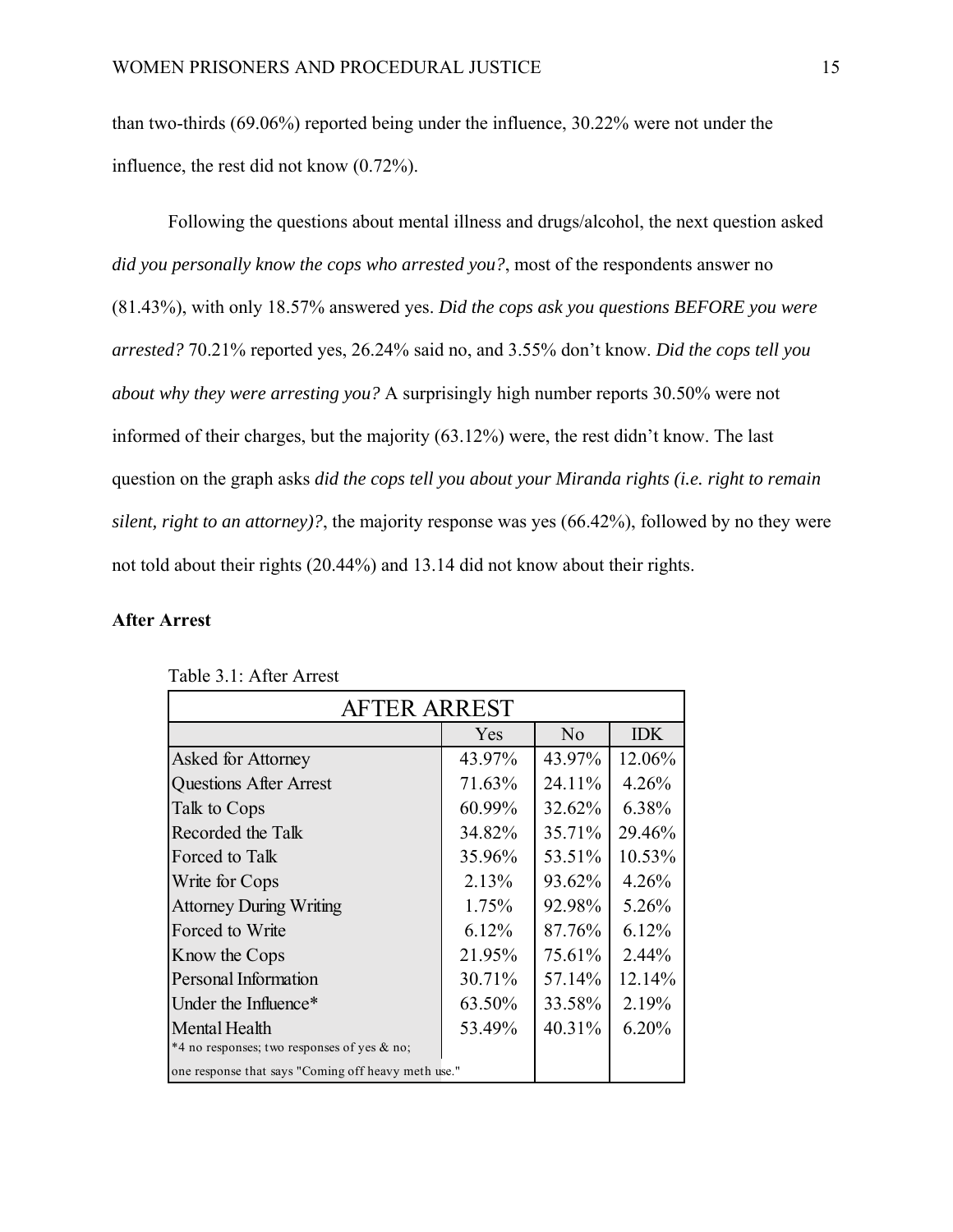The next section relays information about what happened after the respondents were arrested. The first questioned asked was *did you ask for an attorney?* 43.97% of respondents said yes and no, while 12.06% said they didn't know. *Did the cops ask you questions?* 71.63% were asked questions by the police after they were arrested, 24.11% were not asked questions, and 4.26% didn't know. *Was an attorney with you?* (When writing for the police), 92.98% said no an attorney was not present (1.75% said yes and 5.26% said I don't know). *Did the cops use any personal information about your family/children to encourage you to talk?* The majority said no (57.14%), 30.71% said yes and 12.14% said I don't know. When asked if they were under the influence of drugs or alcohol during questioning after arrest 63.50% said yes, 33.58% said no, 2.19% said I don't know, two responded yes and no, and one response that said "Coming off heavy meth use." Finally, 53.49 answered yes that they were experiencing symptoms of mental illness during questioning, 40.31% said no, and 6.20% said they didn't know.

# **Pretrial and Bail**



#### Table 4.1: Pretrial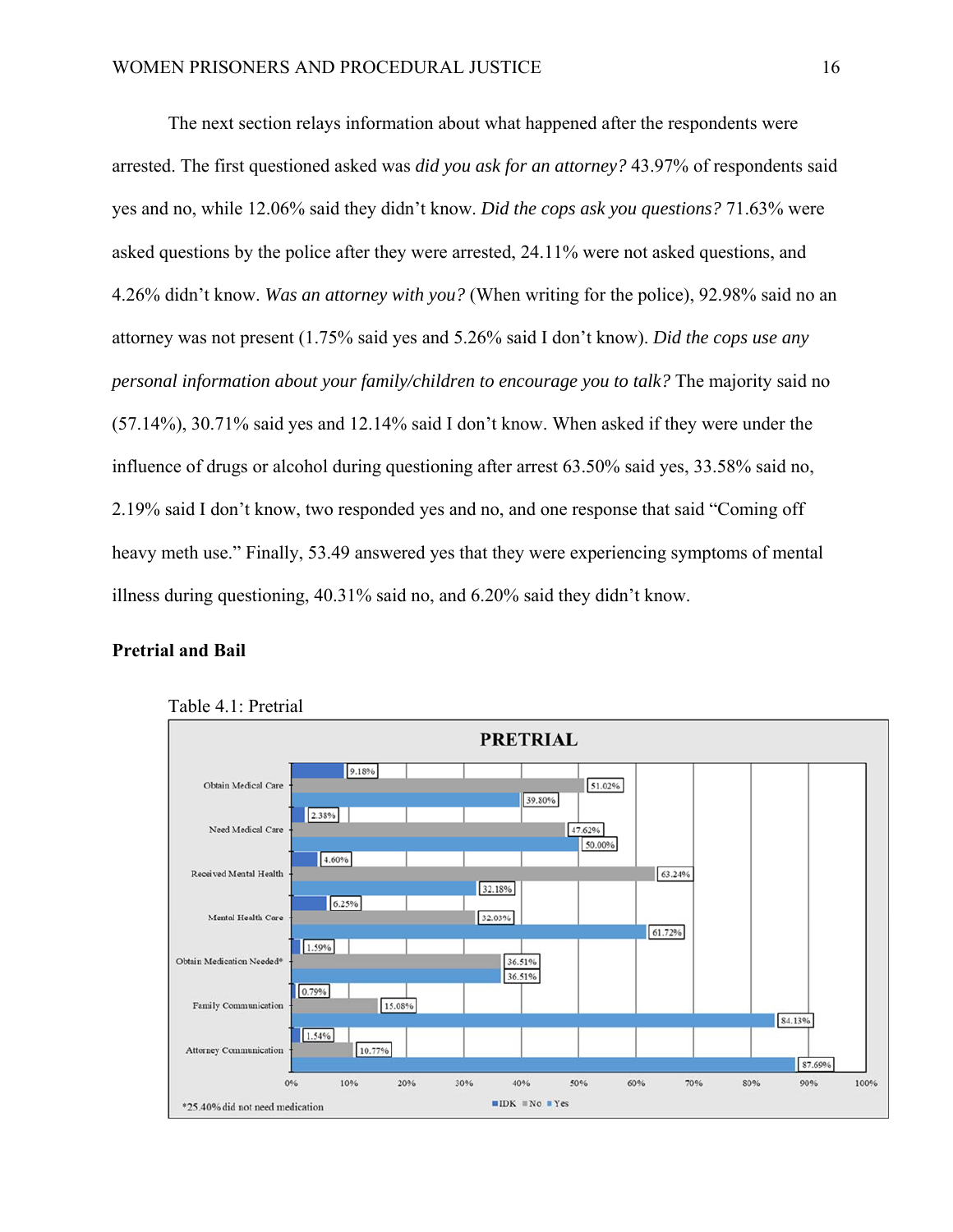Before entering a plea bargain, an Alford plea, a plea of no contest, or a trial the respondents were asked a series of questions related to their time in the criminal justice system. The average time spent in jail pretrial/plea bargain was 123.06 days with a standard deviation of 139.20. The maximum amount of days spent was 730 (2 years) and the minimum was 1 day before. When asked if they were able to communicate with their attorney 87.69% said yes while 10.77% said no, and 1.54% said I don't know. The next question was communication with friends/family during their time in jail and 84.13% said yes, 15.08% said no, and 0.79% said they didn't know.

 There was a slight majority that said they needed medical care, however, 51.02% responded they did not receive medical care. After removing the 25.40% that did not need medication while in jail, the same percentage of respondents said yes and no (36.51%) to the question if they received the medication they needed in jail, while 1.59% said they didn't know. The majority of the respondents answered that they needed mental health care (61.72%) yet the majority responded they did not receive mental health care (63.24%).

 The respondents were asked questions about bail. The average amount of time between the respondent's time of arrest and release hearing is 53.77 with a standard deviation of 101.11. The maximum time spent was 370 days (1.01 years) and the minimum time was 0 days. 31.30% were released on bail, 66.41% were released on conditional terms, 1.53% were released with their own recognizance, and 0.76 answered that they didn't know. The majority stated they didn't violate their terms of release (65.62%) while 29.17% did violate the terms of their release. The average bail amount was \$3,968.75 with a standard deviation of \$6,309.96. The maximum amount of bail set was \$25,000 and the minimum was \$0. The majority did not have additional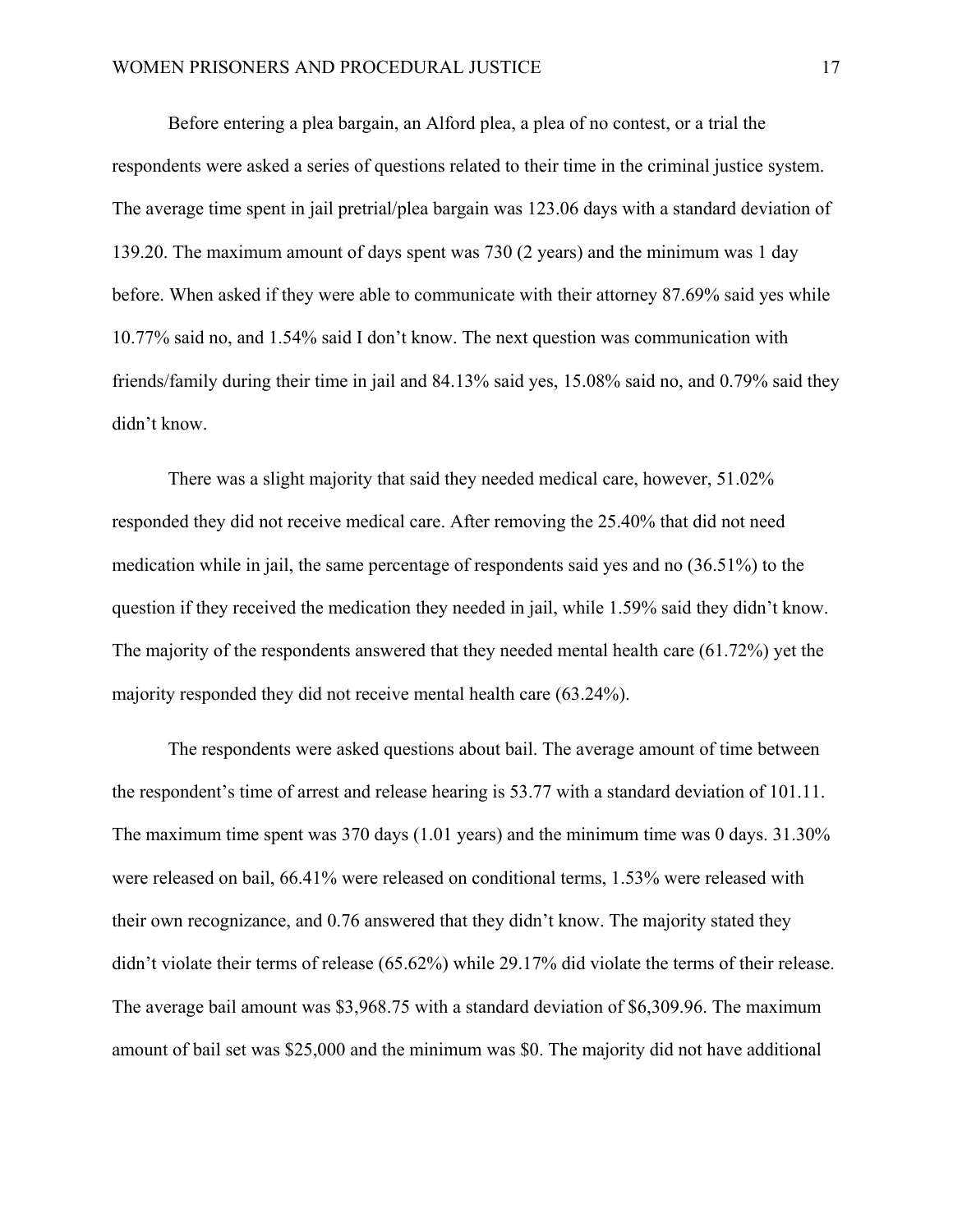fees to posting bail (47.37%). Additionally, the majority did not receive the bail back after trial  $(57.14\%)$ .

# **Defense Attorney**



As shown on Table 5.1, the respondents answered questions about their criminal defense attorney, the first questioned they answered was *How did you get your attorney?* 90.65% obtained a court appointed/public defender while only 8.63% received a private/retained



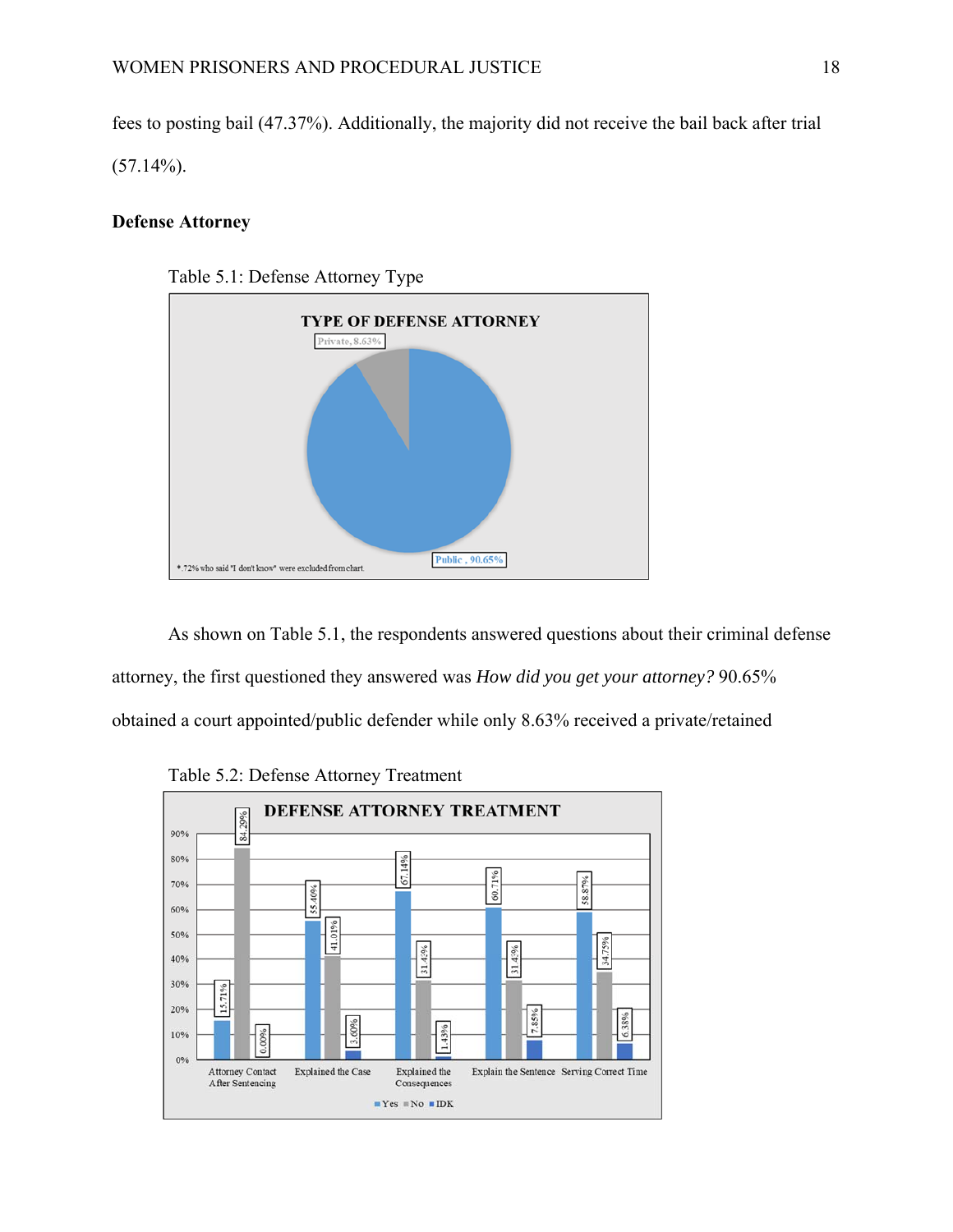attorney. Only 0.72% said they didn't know if they had a public or private defender, therefore, it was excluded from the graph above.

The majority responded that the attorney's did not contact them again after sentencing (84.29%) while only 15.71% remained in contact. When asked if the attorney explained the case in a way they could understand 55.40% said yes, 41.01% said no, and 3.60% said I don't know. Additionally, the survey asked if the attorney explained the consequences of a conviction, the majority said yes (67.14%) with 31.43% stating no, and 1.43% didn't know. Then, it was asked if the sentence was explained to them, 60.71% said yes, 31.43% said no, and 7.85% said I don't know. Last, they were asked if they were serving their time as they would as told by their attorney and the majority said yes (58.87%), 34.75% said no, and 6.38% said I don't know.

# **Plea Deal**



Table 6.1: Plea Deal

Of the respondents who did not go to trial, 84.87% plead guilty, 10.08% plead no contest, 4.20% didn't know, and 0.84% took an Alford plea ("An Alford plea is a guilty plea in which the defendant does not admit commission of the criminal act or asserts that he is innocent. In such a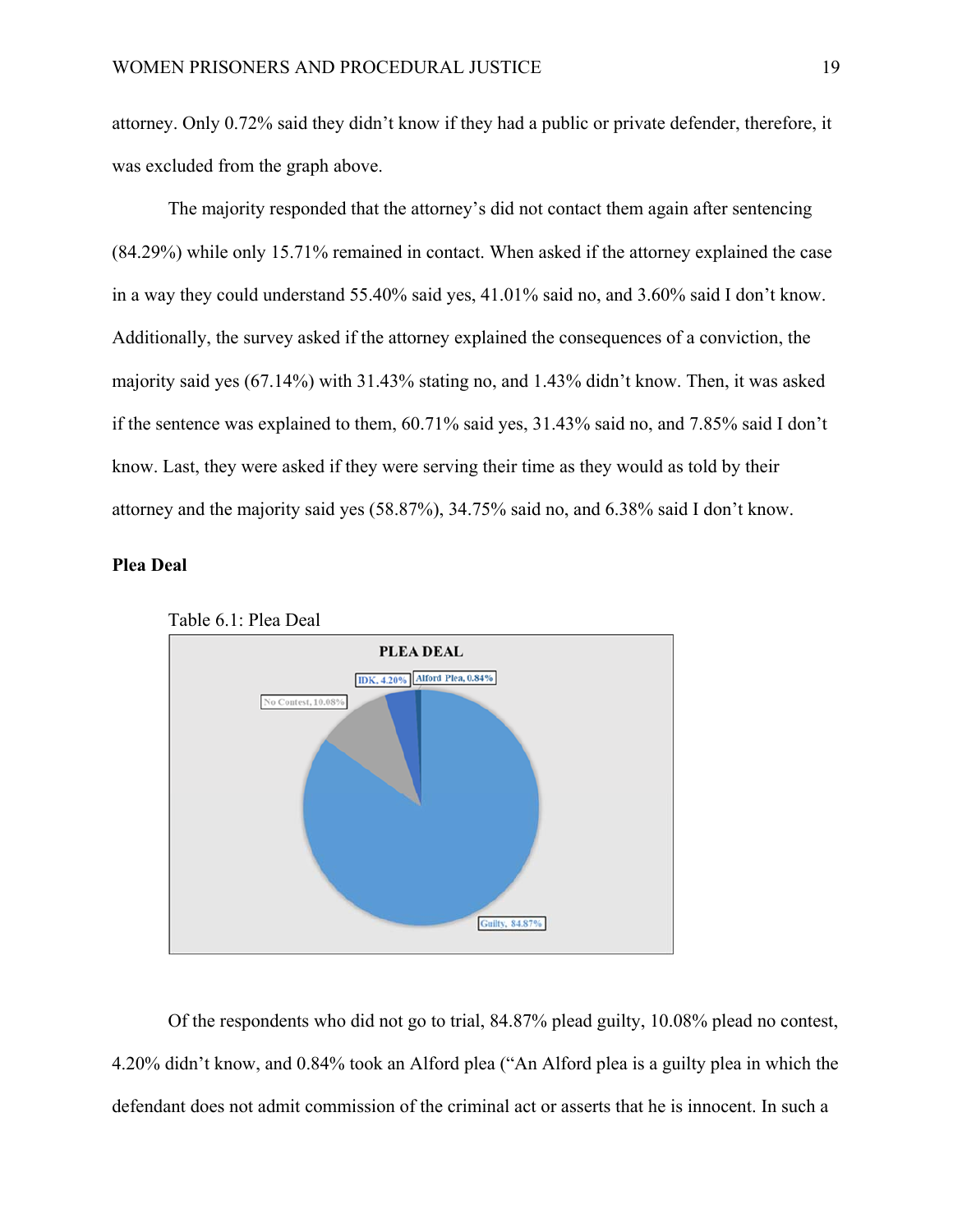situation, the trial court must determine that there is a factual basis for the plea" (Oregon Judicial Department, 2008). 84.51% took a plea deal and 14.49% went to a trial.





Showcased in Table 6.2, of the respondents that took a plea deal, 87.93% were told to take the plea while 12.07% were not told. Most of the survey takers answered that they did not want to go to trial (63.16), however, 36.84% wanted to go to trial.

| UNDERSTANDING THE PLEA DEAL  |        |        |            |
|------------------------------|--------|--------|------------|
|                              | Yes    | No     | <b>IDK</b> |
| Explain the Plea             | 66.39% | 15.13% | 18.49%     |
| Explain the Consequences     | 63.03% | 21.01% | 15.97%     |
| Explained Withdrawl of Plea  | 16.24% | 70.09% | 13.68%     |
| Understood the Plea          | 61.54% | 25.64% | 12.82%     |
| Judge Ask Your Understanding | 90.60% | 0.85%  | 8.55%      |
| Told Judge I Understood Plea | 95.15% | 1.94%  | 2.91%      |
| Fullfillment of Plea         | 19.83% | 56.03% | 24.14%     |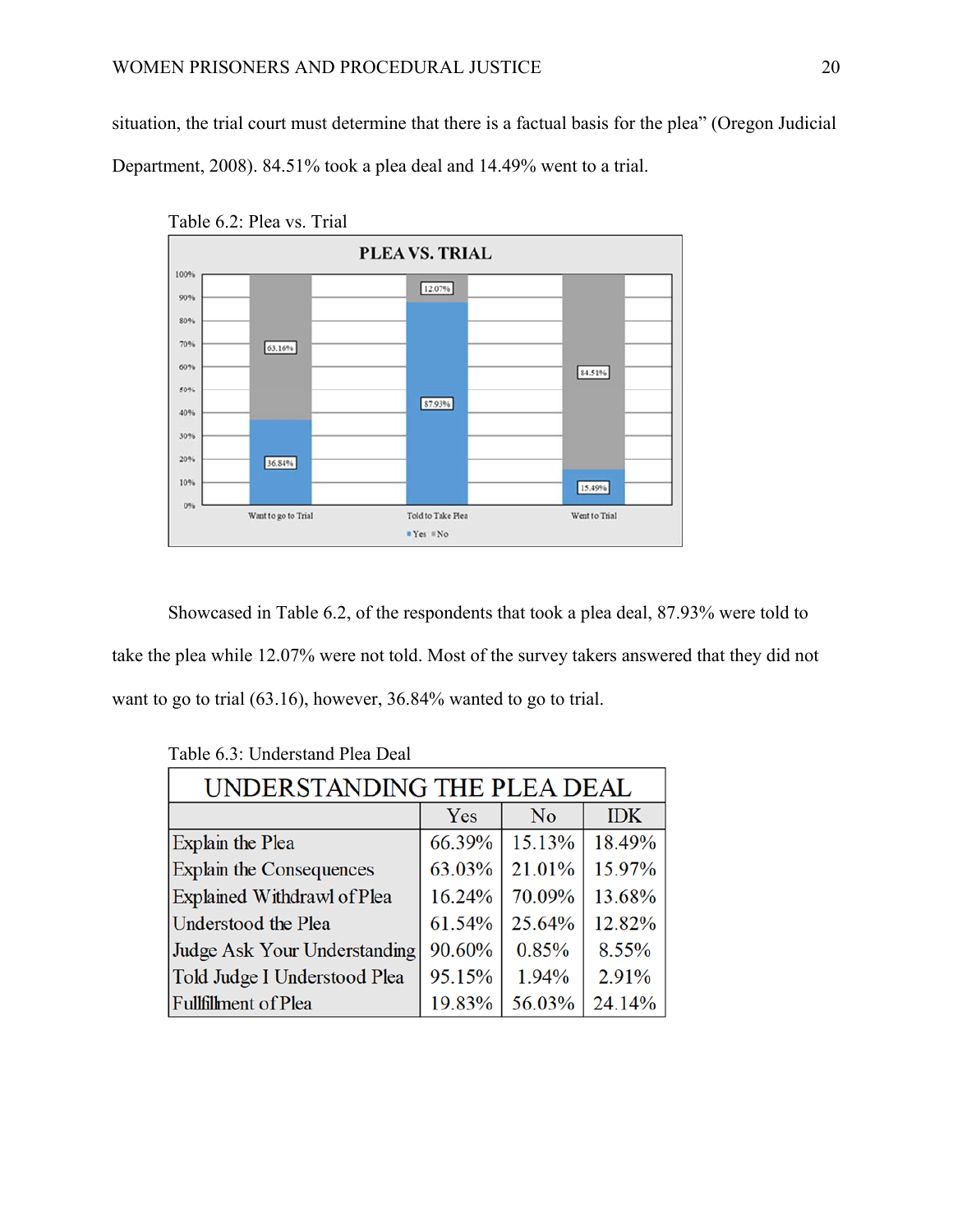When the survey asked *Did your attorney go over a written plea petition with you?* 66.39% responded yes, 15.13% responded no, and 18.49% said they didn't know. Then, it was asked if the attorney explained the consequences of the plea agreement, 63.03% said yes, 21.01% said no and 15.97% said they didn't know. The majority responded when asked *Were you told that you could withdraw your plea?* With no (70.09)%, followed by yes (16.24%), and 13.68% said I don't know. They were then asked if they understood the plea and the majority said yes (61.54%), 25.64% said no, and 12.82% said I don't know. Last, *Are you serving your time as you were told that you would by your attorney? (i.e. able to be in specific programs, good time, get specific jobs, etc.)* 56.03% said no they are not serving their time as they were told, 19.83% said yes, and 24.14% said I don't know.

#### **Sentence**



Table 7.1: Fairness/Error Sentence

When asked when the first time they saw their sentence/judgement, the majority response stated "at sentencing". This was following by "in prison" (25.90%), while 9.35% "never saw it",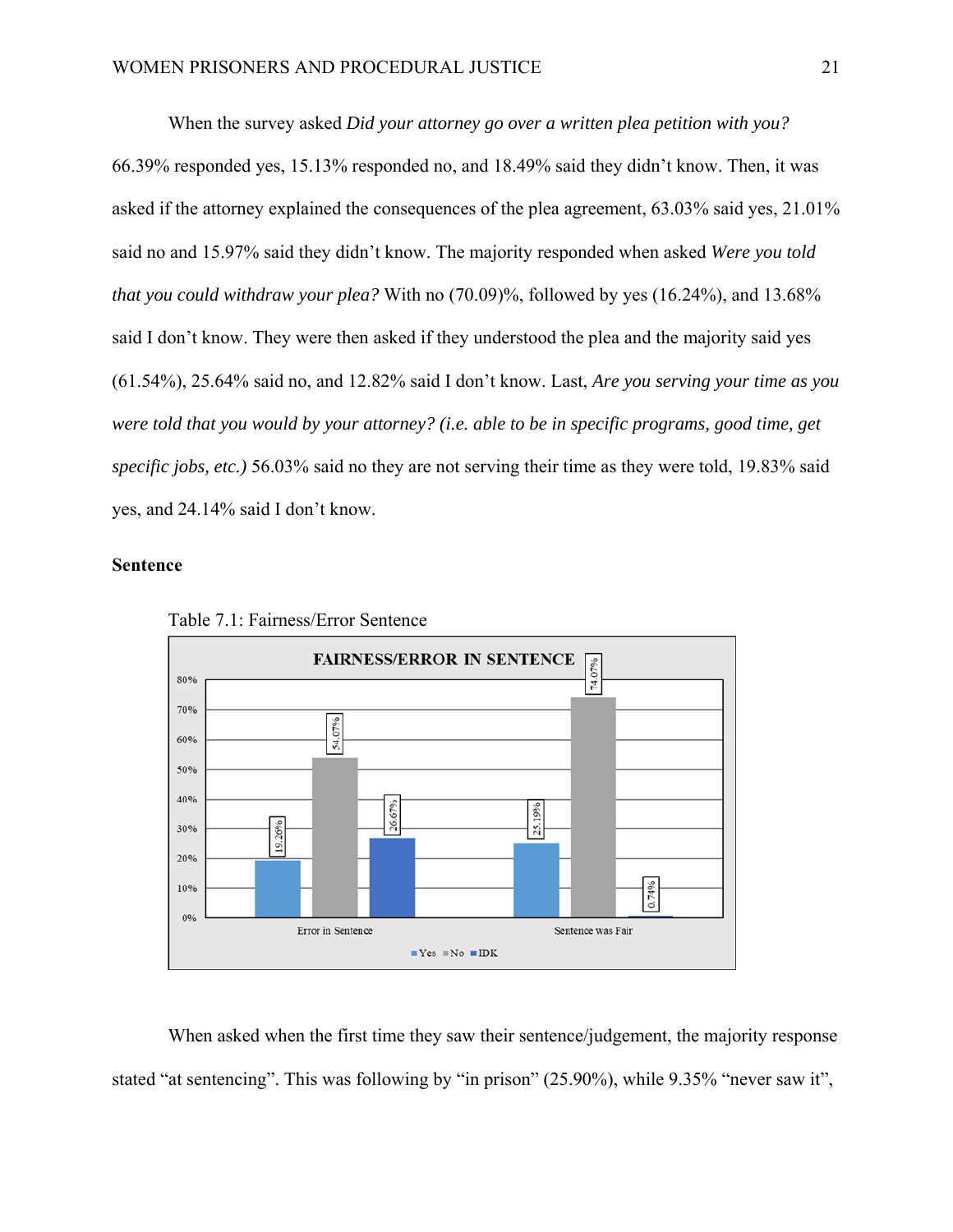9.35% didn't know when they first saw their sentence, and 5.76% selected other. The responses to other were "meeting with attorney" and "when I appealed it to the parol[*sic*] board". The survey then asked if the respondents felt there was an error in their sentence 54.07% said no, 19.26% said yes, and 26.67% said I don't know. Then it was asked if they felt their sentence was fair, 74.07% said no, 25.19% said yes, and 0.74% answered I don't know.

#### **Discussion**

#### *Do you think your sentence is fair?*

 Procedural justice aims to treat everyone under the guise of the criminal justice system with respect and understanding. It was important to this study to ask questions that allowed the women to share their stories and to talk about their direct contact with agents of the system. There is one question that is especially important to the research: *Do you think your sentence was fair?* This question was compared using cross tabulation against all other quantitative questions in the survey. Using p-values of .01, .05, and .10, it was found that there was a strong relationship between this question and other questions.

The first question about fairness of sentence showed that women who didn't receive their bail money back were more likely to answer that their sentence wasn't fair. When defendants post bail, if they return to their trial, they are supposed to receive their bail back. When a defendant doesn't receive their money back, they feel their sentence isn't fair because the process isn't fair. This comparison showed an asymptotic significance of .000. The next question that had an asymptotic significance of .000 was if they were under the influence when questioned. The women who answered that they were under the influence of drugs/alcohol when questioned by police were more likely to answer that the sentence wasn't fair.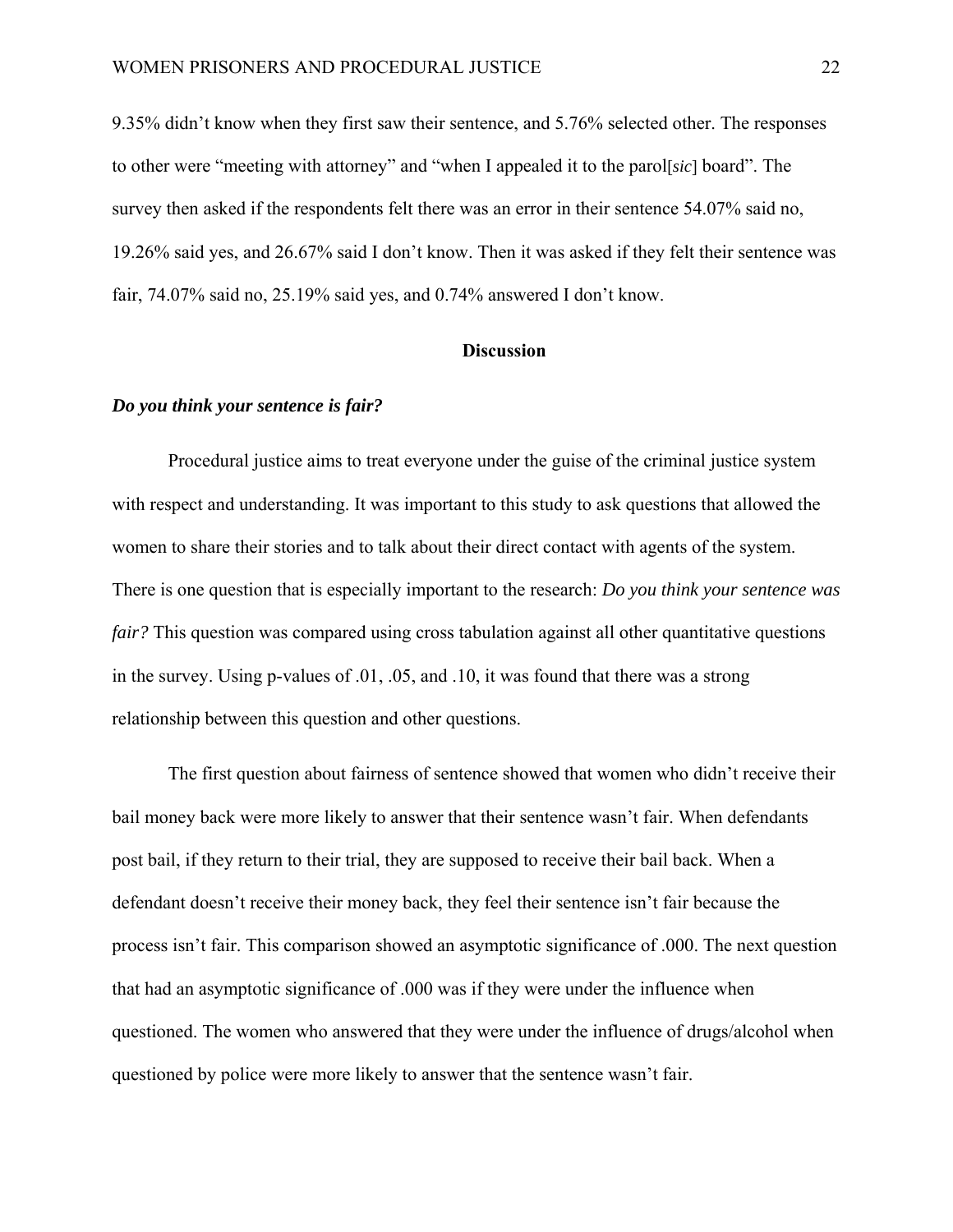| <b>DO YOU THINK YOUR SENTENCE IS FAIR?</b> |                                   |  |
|--------------------------------------------|-----------------------------------|--|
| Sentence Fair                              | Asymptotic Significance (2-sided) |  |
| $P-Value \leq 01$                          |                                   |  |
| *Received Bail Back                        | 0.000                             |  |
| *Under Influence When Questioned           | 0.000                             |  |
| $P-Value \leq 0.05$                        |                                   |  |
| *Know Cops                                 | 0.013                             |  |
| *Attorney Explained Case                   | 0.017                             |  |
| *Know Withdraw Plea                        | 0.025                             |  |
| *Forced to Talk                            | 0.039                             |  |
| *Appeal Deadline                           | 0.047                             |  |
| *Error in Sentence                         | 0.050                             |  |
| $P-Value \leq 10$                          |                                   |  |
| *Argue Against Release                     | 0.052                             |  |
| *Understand Plea                           | 0.053                             |  |
| *Not Do Plea                               | 0.055                             |  |
| *Attorney Explained Sentence               | 0.059                             |  |
| *Want to Go to Trial                       | 0.068                             |  |
| *Co-Defendents                             | 0.078                             |  |
| *Probation at Arrest                       | 0.073                             |  |
| *Bail to Restitution                       | 0.084                             |  |
| *Explain Consequence Plea                  | 0.090                             |  |

#### Table 7.1: Fair Sentence

The first question of bail points to that the courts failed them by not promising to return their money when that was the procedure to do so and the second question reveals that the women feel they were unfairly questioned by the police and that them being under the influence impacted their judgement. The police, if following proper procedure, should've allowed the defendant to become sober before pressuring them further. Since this was not procedurally just, the women found that this wasn't fair to them.

 The next strongest relationship was whether the women knew the cops that were arresting them (.013). If the women knew the officers arresting them, they were more likely to answer their process was fair while they were more likely to answer that the process wasn't fair when they didn't know the arresting officers. If the attorney explained the case in a way the women could understand they were more likely to think the sentence was fair, if they did not understand the case in a way that they could understand, they were likely to answer that the answer wasn't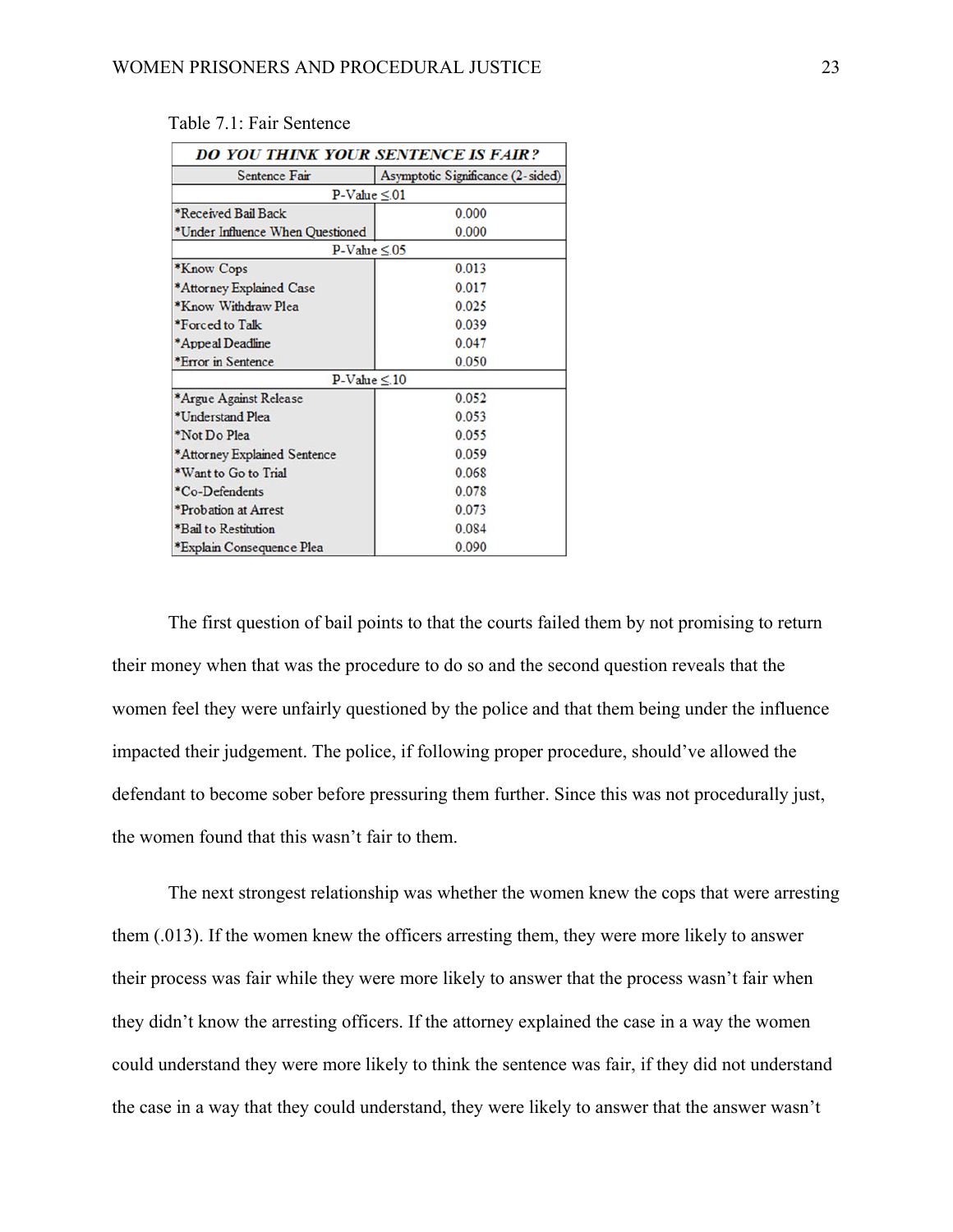fair. As mentioned in the literature review, public defenders tend to take on large caseloads. The sample of women showed that 90.65% of the women had public defenders versus privately retained lawyers.

 If the women knew they could've withdrawn their plea, they were more likely to answer that their sentence was fair. If the women didn't know they could withdraw their plea, they answered that the sentence wasn't fair (.025). Going back to the treatment from law enforcement officials, if the women felt as though they were forced to talk when being questioned, they felt their sentence wasn't fair. The questioned about if they knew about their deadline to appeal was compared and found a relationship of .047 (just under the .05 p-value, above this value, the relationship starts to weaken and therefore those will not be discussed in this paper). If they didn't know the deadline to appeal (not explained or did not understand) the women felt their sentence was unfair. Last, if they felt there was an error in their sentence, they did not think their sentence was fair. It is important to note the difference between these questions, an error would mean that they were not charged correctly, or they did not receive all or parts of the plea deal while unfairness would mean they didn't deserve the sentence they received or possibly they didn't understand why they received the sentence they did.

*Do you think your sentence was fair?* was analyzed for the purpose of showing relationships between how they answered other questions and how that affected their answer to this question. The other questions essential asked "Where you being treated fairly?" and "Do you understand the process?". It is important because the theory of procedural justice argues that if the system is giving procedurally just treatment, the offenders (women prisoners) will be more likely to feel that the process is fair, they will be more likely to trust the system which legitimizes it. This will then lead to lowered rates of recidivism. Not all answers posed a strong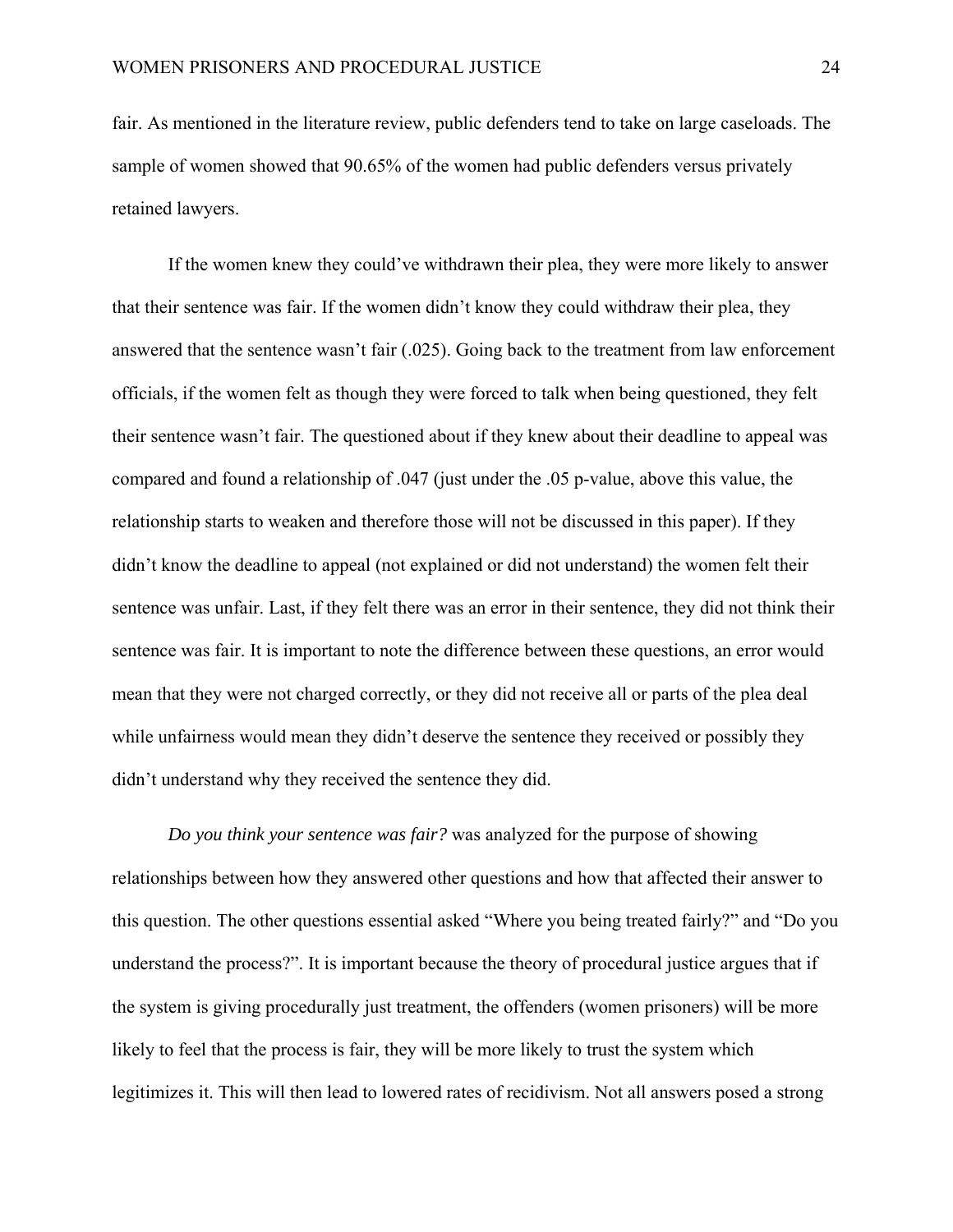correlation; however, the questions that did tell a story. Not receiving bail back, which should be a part of the procedure, allows them to feel as though they weren't being respected by the courts. When they were under the influence of alcohol and being questioned, it felt like mistreatment from the police because they weren't in the right state of mind to answer the questions asked of them. This can lead to feelings of resentment toward the police which in turn leads to resentment of the system; thus, illegitimating it. When the case wasn't being explained to them in a way they could understand, it doesn't allow them a voice in their process, makes them believe their attorney isn't accurately representing them, and then they don't feel their sentence was fair because they didn't understand why they were being sentence in the first place. Therefore, causing them to have mistrust with lawyers, courts, and the police.

# **Limitations**

 The limitations of this study are that the population was not randomly selected, and the sample size was small. The women prisoners were chosen as a specific population for the study. This means that it cannot be generalized beyond prisoners and even more specifically, past prisoners in Oregon. Additionally, women may have different experiences than men in the criminal justice system. Since there is no comparative study in Oregon of the perceptions of men prisoners on procedural justice it cannot explain the experiences of men versus women.

# **Conclusion**

 Women Prisoners in CCCF shared their story to enable us to study their experience in the criminal justice system. With their valuable information, it allowed us the opportunity to discover that they are not receiving procedurally just treatment. The findings showcase that because of the treatment from police, defense attorneys, and courts, they feel as though their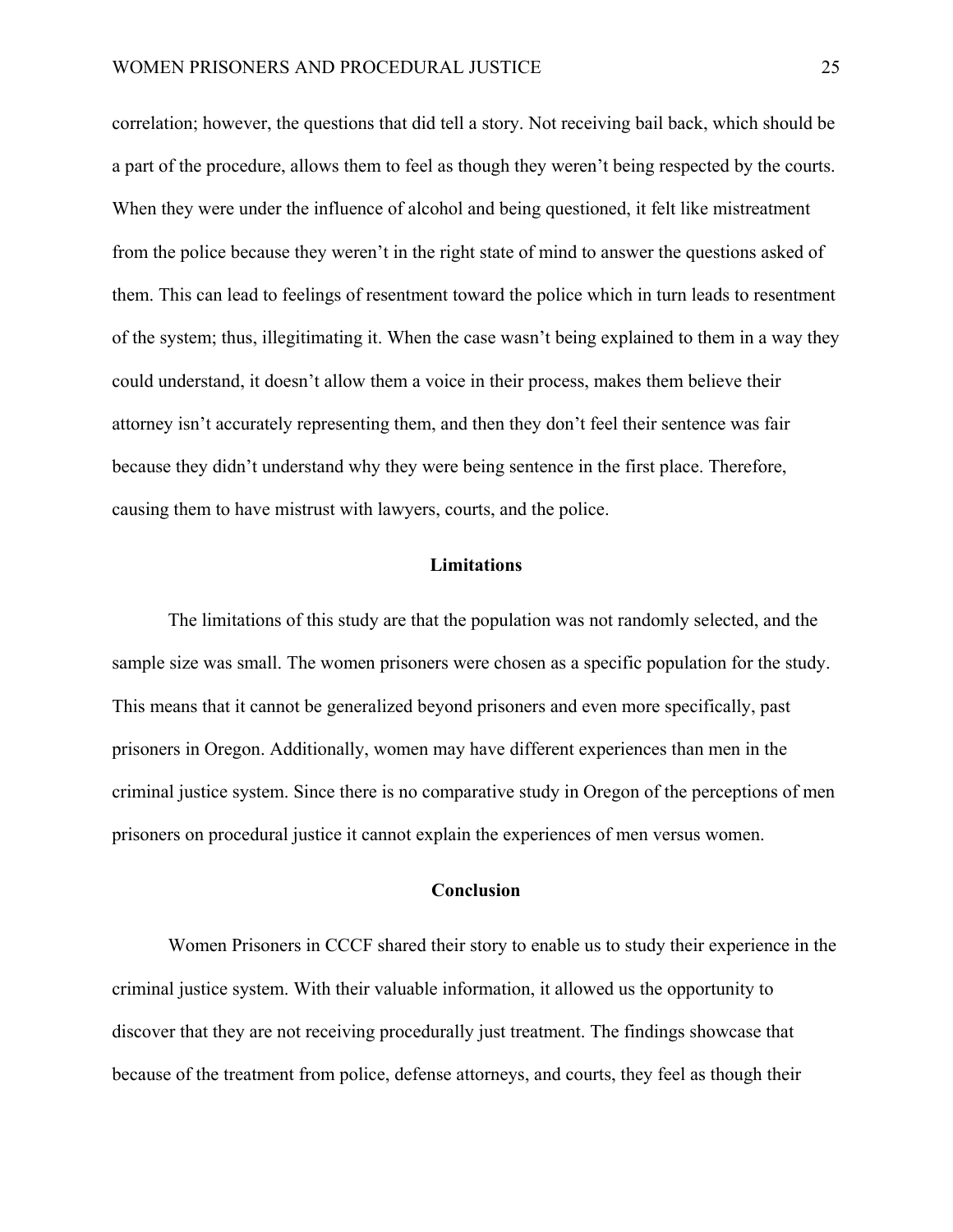sentence isn't fair. When they believe that their sentence isn't fair, it only further illegitimates the system and the laws that they are supposed to obey. It is important to note that treatment of them isn't bad overall, but with this information, it can be used to fix the areas that needs improvement when it comes to procedurally just treatment. If some of these experiences can be turned into positive ones, maybe it'll lead to feelings of legitimacy and fairness.

 It is recommended that further inquiry is needed in order to fully assess the problems being experienced. However, minor improvements can be made in order to increase the feelings of fairness and possibility reduce recidivism rates. One suggestion is reminding clients of deadlines and giving them the ability to withdraw pleas would further substantiate their feelings of fairness and legitimacy. Furthermore, the police need to reduce the amount of questioning they do while the suspect is under the influence and not use unnecessary force in order to get them to talk. Additionally, the courts need to either eliminate bail all together or find a way of fixing the current system in place. The survey suggests that if they aren't receiving their bail back, even if they appeared at court, they are less likely to find their sentence fair. Finally, it would be beneficial for defense attorneys to walk through the cases with their clients, make sure they understand what is going on. If they understand what is going on, they are being treated respectfully and fairly, then there is a possibility that they will find the Oregon criminal justice system legitimate and obey the law.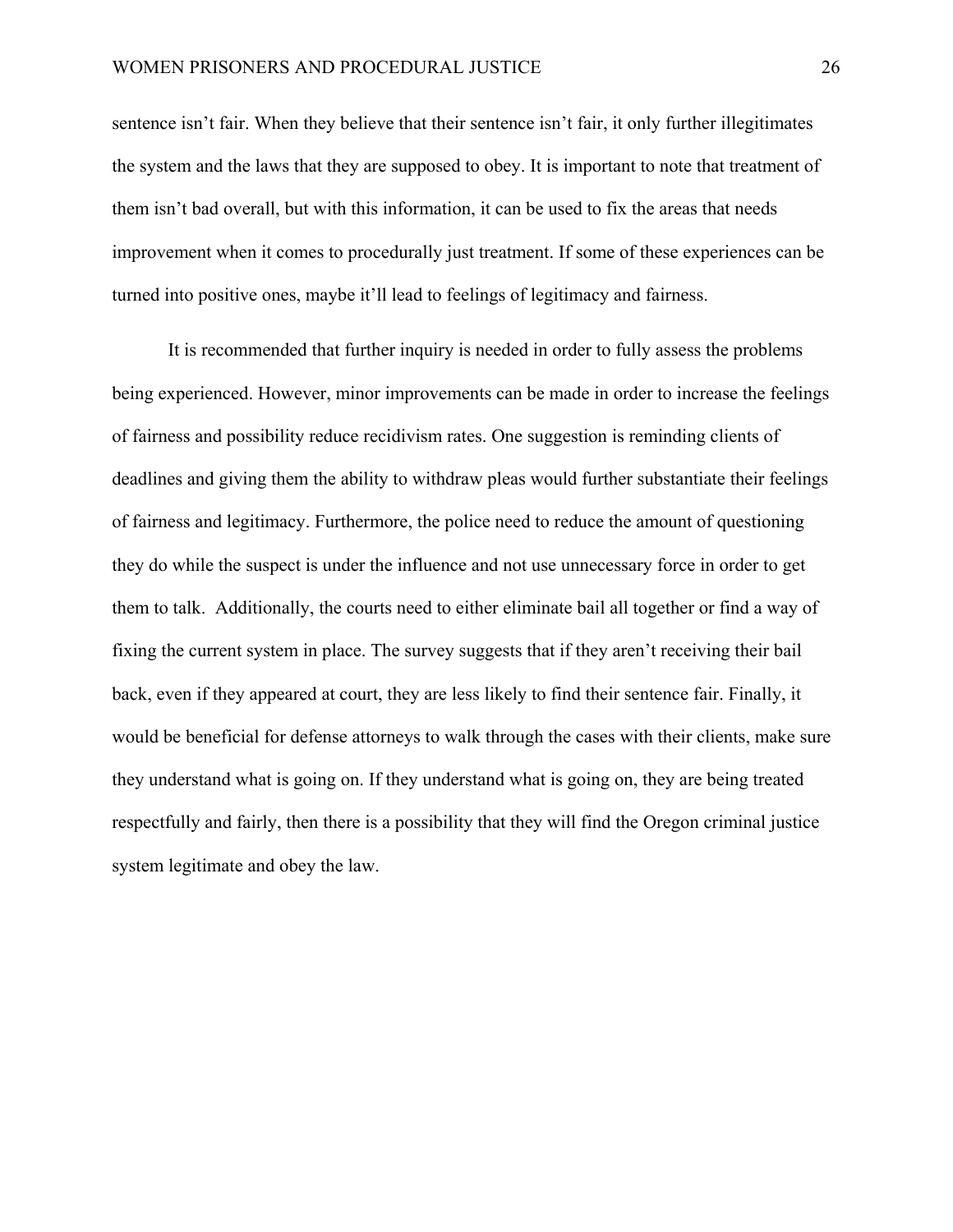#### References

- Bibas, S. (2004). Plea Bargaining outside the Shadow of Trial. *Harvard Law Review, 117*(8), 2463-2547. Retrieved from https://www.jstor.org/.
- Boppre, B.L. (2018). Intersections Between Gender, Race, and Justice-Involvement: A Mixed Methods Analysis of Women's Experiences in the Oregon Criminal Justice System. (Unpublished doctoral dissertation). University of Nevada Las Vegas, Las Vegas, Nevada.
- Bottoms, A., Tankebe, J. (2012) Beyond Procedural Justice: A Dialogic Approach To Legitimacy In Criminal Justice. *The Journal of Criminal Law and Criminology (1973-), 102*(1), 119-170.
- Butler, A.M. (1997). *Gendered Justice in the American West: Women Prisoners in Men's Penitentiaries / Edition 1.* University of Illinois Press.
- Casey, S.N., Wilson, J.C. (1998). Discretion, disparity or discrepancy? A review of sentencing consistency. *Psychiatry, Psychology and Law, 5*(2), 237-247. Retrieved from https://www.tandfonline.com/.
- Casper, J.D., Tyler, T., Fisher, B. (1988). Procedural Justice in Felony Cases. *Law & Society Review, 22*(3), 483-508. Retrieved from https://www.jstor.org/.
- Coffee Creek Correctional intake process. *Oregon Prison Resources*. Retrieved from https://www.oregonprisonresearch.wordpress.com/inmate-information/.
- Daly, K., Tonry, M. (1997). Gender, Race, and Sentencing. *Crime and Justice, 22*, 201-252. Retrieved from https://www.journals.uchicago.edu/.
- Denson, B. (2014, October 9). Going to prison in Oregon: New inmates start at 'dirty side' of Coffee Creek. *The Oregonian.* Retrieved from https://www.oregonlive.com.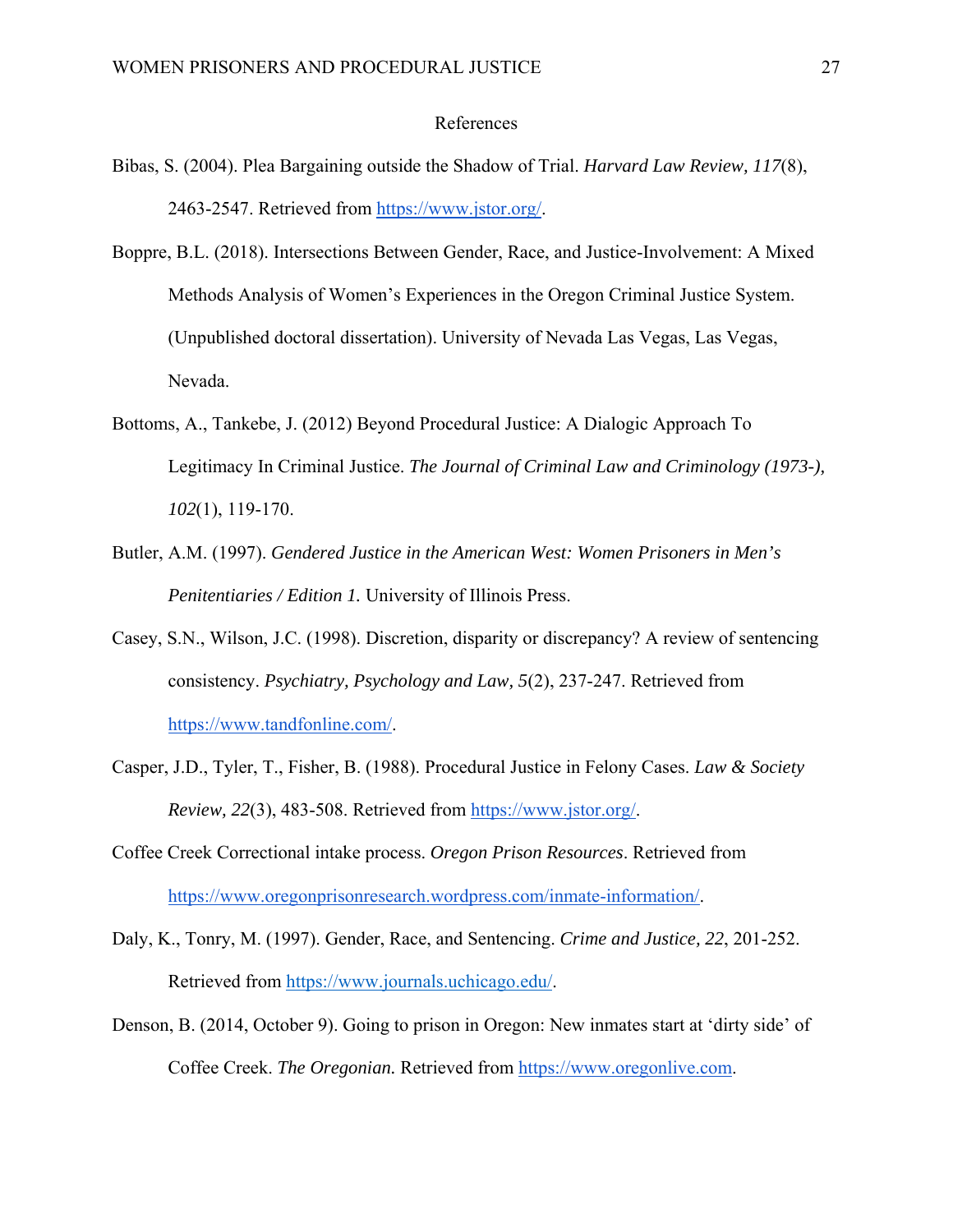- Druckman, D., Wagner, L.M. (2015). Justice and Negotiation. *Annual Review of Psychology, 67,* 387-413. Retrieved from, https://www.annualreviews.org/ .
- Ellis, C.G., (2005). Female inmates perspectives on incarceration and correctional
- education at Coffee Creek Correctional Facility. (Doctoral dissertation). Retrieved from

https://pdxscholar.library.pdx.edu/.

- Feeley, M.M., Rubin, E.L. (1998). *Judicial Policy Making and the Modern State: How the Courts Reformed America's Prisons.* Cambridge, UK: Cambridge University Press.
- Green, B.A. (2003). Criminal Neglect: Indigent Defense From a Legal Ethics Perspective. *Emory Law Journal, 52*, 1169-1199. Retrieved from

https://heinonline.org/HOL/LandingPage?handle=hein.journals/emlj52&div=39&id=&pa  $ge = & t = 1557732538.$ 

- Hagan, J. Hans, V. (2017). Procedural Justice Theory and Public Policy: An Exchange. *Annual Review of Law and Social Science, 13*(1-3). Retrieved from https://www.annualreviews.org/.
- Heumann, M. (1977). *Plea Bargaining: The Experiences of Prosecutors, Judges, and Defense Attorneys.* Chicago, IL: The University of Chicago Press.
- Jackson, J., Bradford, B., Hough, M., Myhill, A., Quinton, P., Tyler, T.R. (2012). Why Do People Comply With the Law?: Legitimacy and the Influence of Legal Institutions. *British Journal of Criminology, 52*(6), 1051-1071. Retrieved from http://web.b.ebscohost.com/.
- Nagin, D.S., Telep, C.W. (2017). Procedural Justice and Legal Compliance. *Annual Review of Law and Social Science, 13*(5-28). Retrieved from https://www.annualreviews.org/.
- ODOC Intake & Assessment. *DOC Offender Management & Rehabilitation.* Retrieved from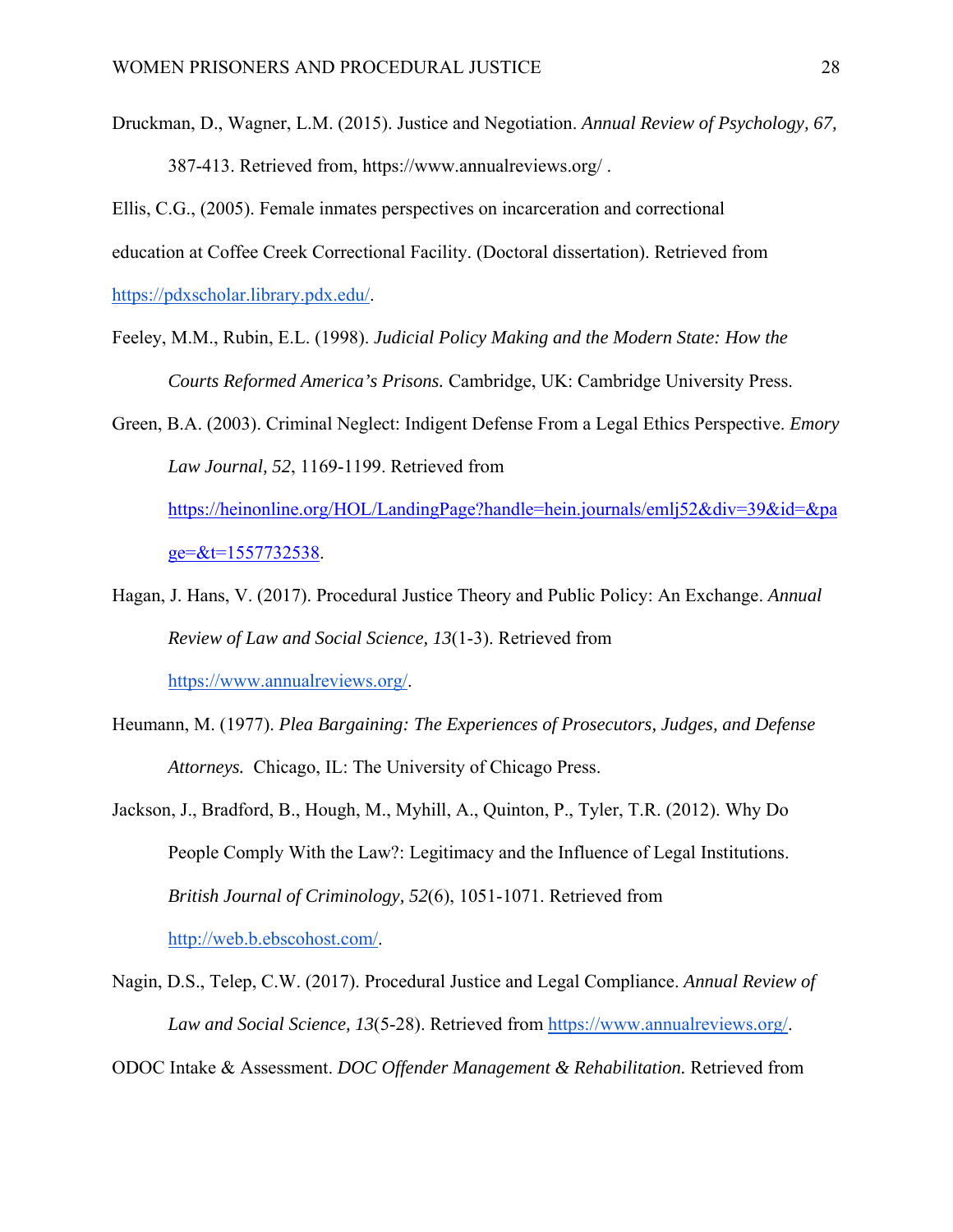https://www.oregon.gov/doc/OMR.

Oregon Inmate Handbook-Coffee Creek Correctional Facility. Retrieved from

https://www.law.umich.edu.

Oregon Judicial Department. (2008). *Model Script for Accepting a Guilty or No Contest Plea.*

Retrieved from

https://www.courts.oregon.gov/programs/interpreters/wantto.../uniformpleascript.pdf

Pickett, J.T. (2018). Public Opinion and Criminal Justice Policy: Theory and Research. *Annual Review of Criminology, 2*. Retrieved from https://www.annualreviews.org/.

Poythress, N.G., Petrila, J., McGaha, A., Boothroyd, R. (2002). Perceived coercion and procedural justice in the Boward mental health court. *International Journal of Law and Pschiatry, 25.* 517-533. Retrieved from https://www.ncbi.nlm.nih.gov/pubmed/.

- Scissors, B., Lundell, A. (2016, September). Women in Prison in Oregon*. Oregon Justice Resource Center.* Retrieved from https://ojrc.info/.
- Sklansky, D.A. (2018). The Problems With Prosecutors. *The Annual Review of Criminology, 1*, 451-469. Retrieved from https://www.annualreviews.org/.
- Sparks, R., Bottoms, A.E., Hay, W. (1996). *Prisons and the problem of order.* Oxford, England: New York Clarendon Press.

Steffensmeier, D., Kramer, J., Streifel, C. (1993). Gender and Imprisonment Decisions. *Criminology, 31*(3), 411-446. Retrieved from http://www.onlinelibrary.wiley.com/.

Steffensmeier, D., Ulmer, J., Kramer, J. (2006). The Interaction of Race, Gender, and Age in Criminal Sentencing: The Punishment Cost of Being Young, Black, and Male.

*Criminology, 36*(4), 711-898. Retrieved from https://www.onlinelibrary.wiley.com/.